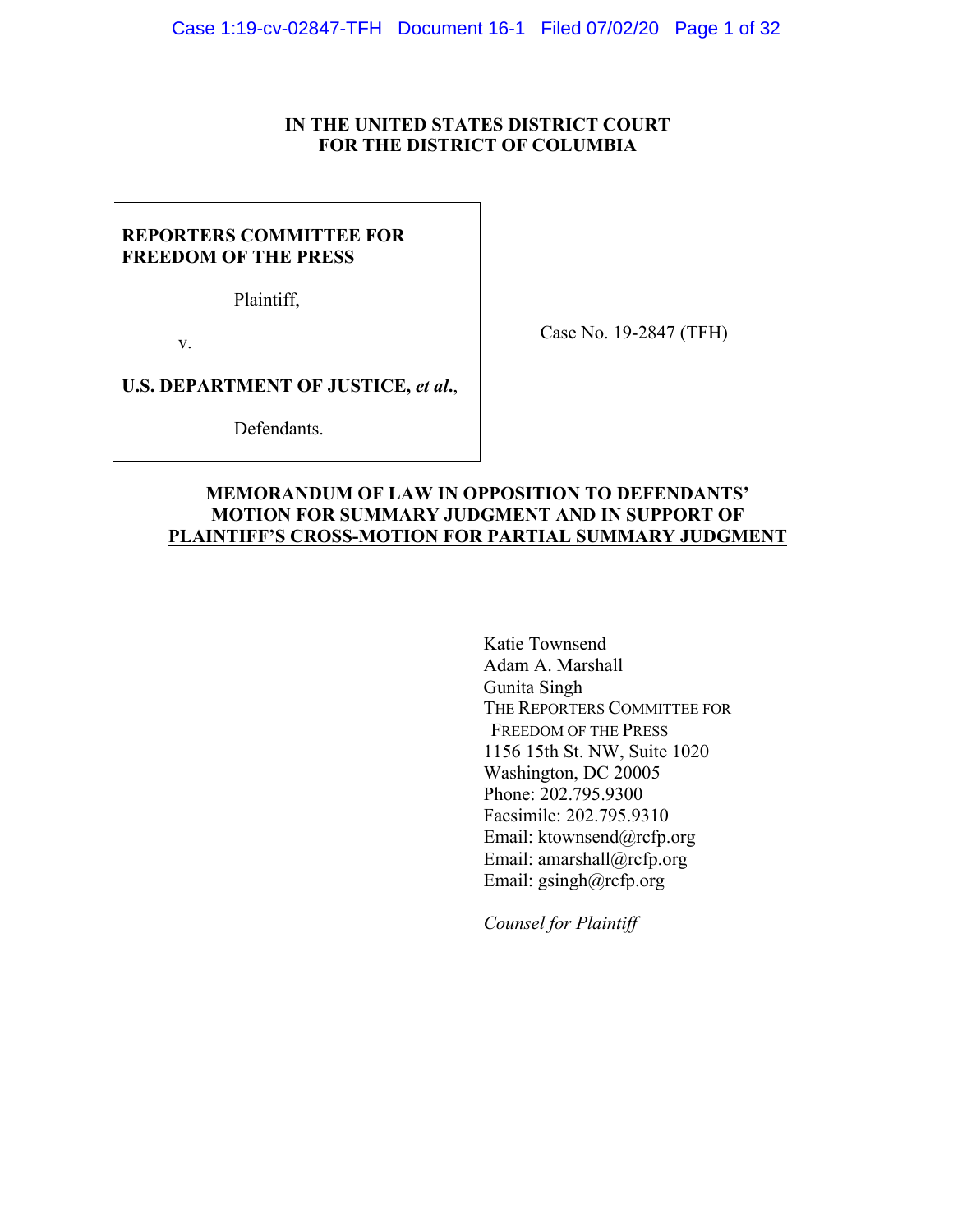# **TABLE OF CONTENTS**

| I.<br>The FBI and Criminal Division have failed to conduct adequate searches11<br>A. By only conducting an index search within the Central Records System, the FBI failed<br>i. The FBI unlawfully refused to conduct a search for email and text messages12<br>ii. There is positive proof of responsive emails for which the FBI has refused to search15<br>iii. The FBI unlawfully failed to search the San Francisco Field Office and the records of the<br>The Criminal Division unlawfully failed to search for responsive emails, text<br>B. |
|-----------------------------------------------------------------------------------------------------------------------------------------------------------------------------------------------------------------------------------------------------------------------------------------------------------------------------------------------------------------------------------------------------------------------------------------------------------------------------------------------------------------------------------------------------|
| The EOUSA has failed to establish that it conducted an adequate search for records19<br>П.                                                                                                                                                                                                                                                                                                                                                                                                                                                          |
| The FBI is unlawfully withholding the names of the two FBI agents who questioned<br>III.                                                                                                                                                                                                                                                                                                                                                                                                                                                            |
|                                                                                                                                                                                                                                                                                                                                                                                                                                                                                                                                                     |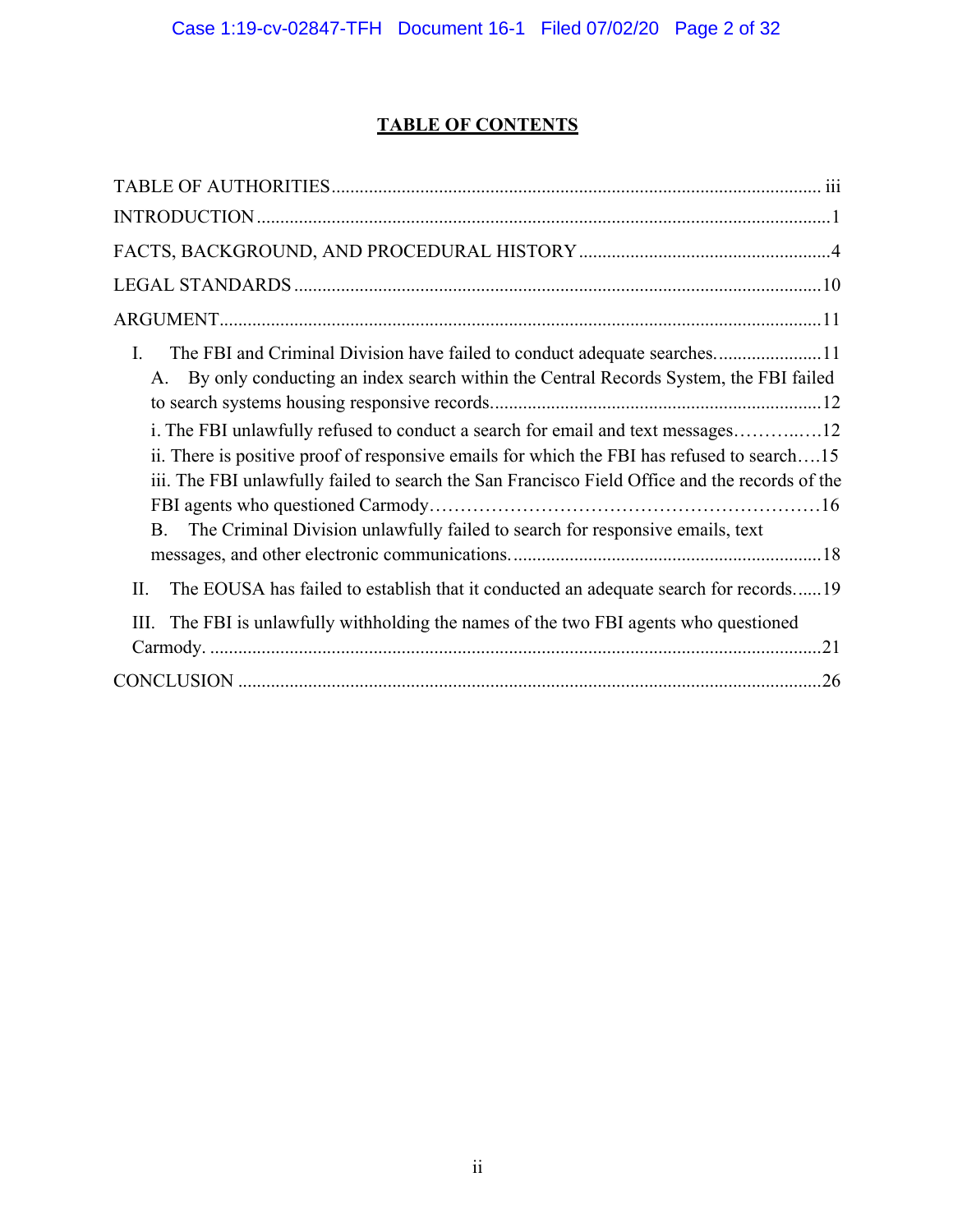# **TABLE OF AUTHORITIES**

# **Cases**

| Aguiar v. Drug Enforcement Admin., 865 F.3d 730 (D.C. Cir. 2017)  19, 20                |
|-----------------------------------------------------------------------------------------|
| Ancient Coin Collectors Guild v. Dep't of State, 641 F.3d 504 (D.C. Cir. 2011)11        |
|                                                                                         |
| Citizens for Responsibility & Ethics in Washington v. Dep't of Justice,                 |
|                                                                                         |
| Citizens for Responsibility & Ethics in Washington v. Dep't of Justice,                 |
|                                                                                         |
|                                                                                         |
| Ctr. for Investigative Reporting v. Customs & Border Prot., No. CV 18-2901 (BAH),       |
|                                                                                         |
|                                                                                         |
| Defenders of Wildlife v. Border Patrol, 623 F. Supp. 2d 83 (D.D.C. 2009) 10             |
|                                                                                         |
|                                                                                         |
| Dep't of Justice v. Reporters Comm. For Freedom of Press, 489 U.S. 749 (1989)10, 22, 24 |
|                                                                                         |
|                                                                                         |
|                                                                                         |
| Jett v. Fed. Bureau of Investigation, 139 F. Supp. 3d 352 (D.D.C. 2015) 14, 15          |
|                                                                                         |
|                                                                                         |
|                                                                                         |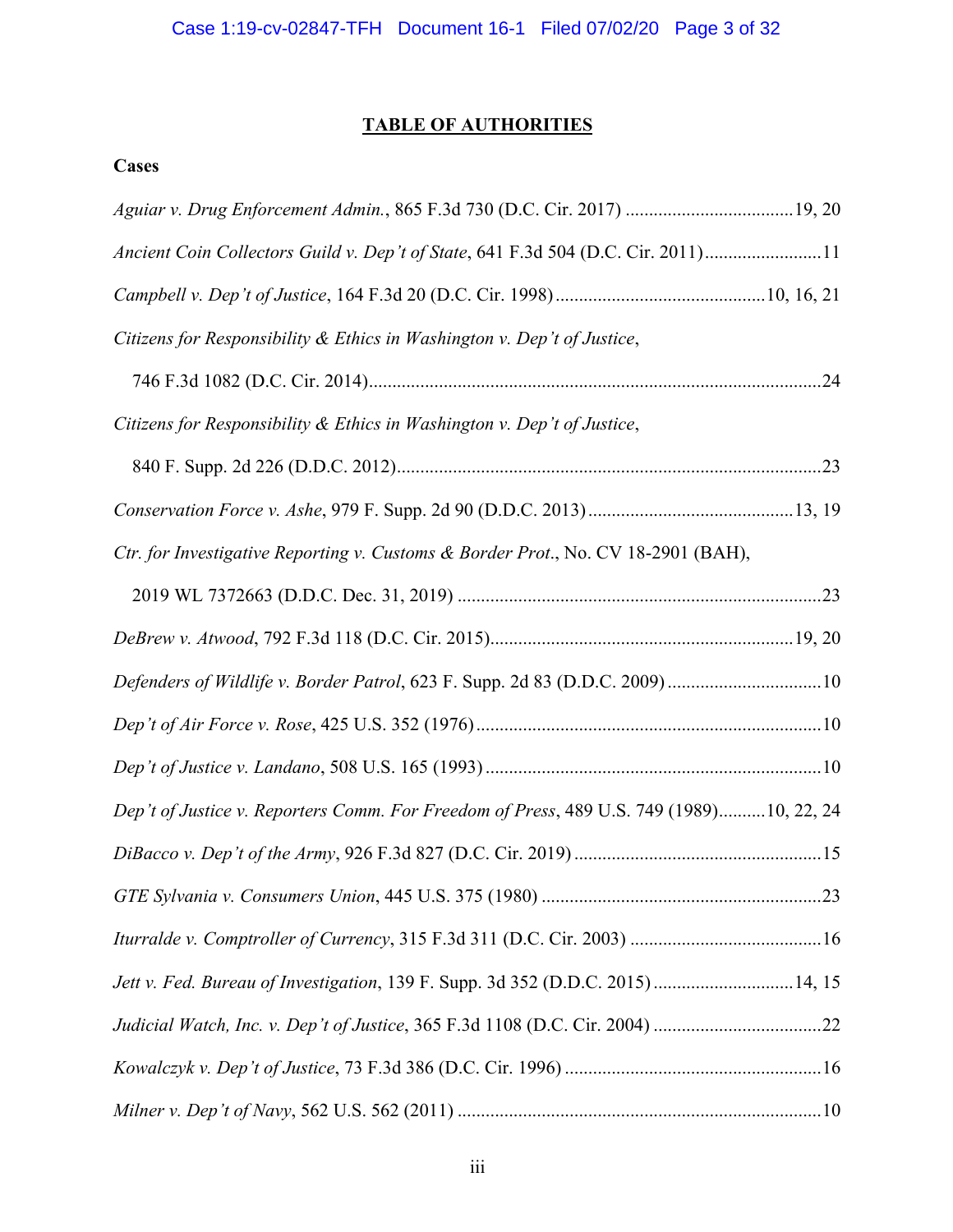# Case 1:19-cv-02847-TFH Document 16-1 Filed 07/02/20 Page 4 of 32

| Nat'l Ass'n of Retired Fed. Employees v. Horner, 879 F.2d 873 (D.C. Cir. 1989)21        |
|-----------------------------------------------------------------------------------------|
|                                                                                         |
|                                                                                         |
| Nation Magazine v. U.S. Customs Serv., 71 F.3d 885 (D.C. Cir. 1995) 11, 12              |
| Prison Legal News v. Exec. Office for U.S. Attorneys, 628 F.3d 1243 (10th Cir. 2011) 22 |
| Prop. of the People, Inc. v. Dep't of Justice, 405 F. Supp. 3d 99 (D.D.C. 2019) 17      |
| Reporters Comm. for Freedom of the Press v. FBI, 877 F.3d 399 (D.C. Cir. 2017) passim   |
|                                                                                         |
|                                                                                         |
|                                                                                         |
|                                                                                         |

# **Statutes**

# **Other Authorities**

| Associated Press, New Guidelines Issued for US News Media Leak Investigations (Jan. 14, |  |
|-----------------------------------------------------------------------------------------|--|
|                                                                                         |  |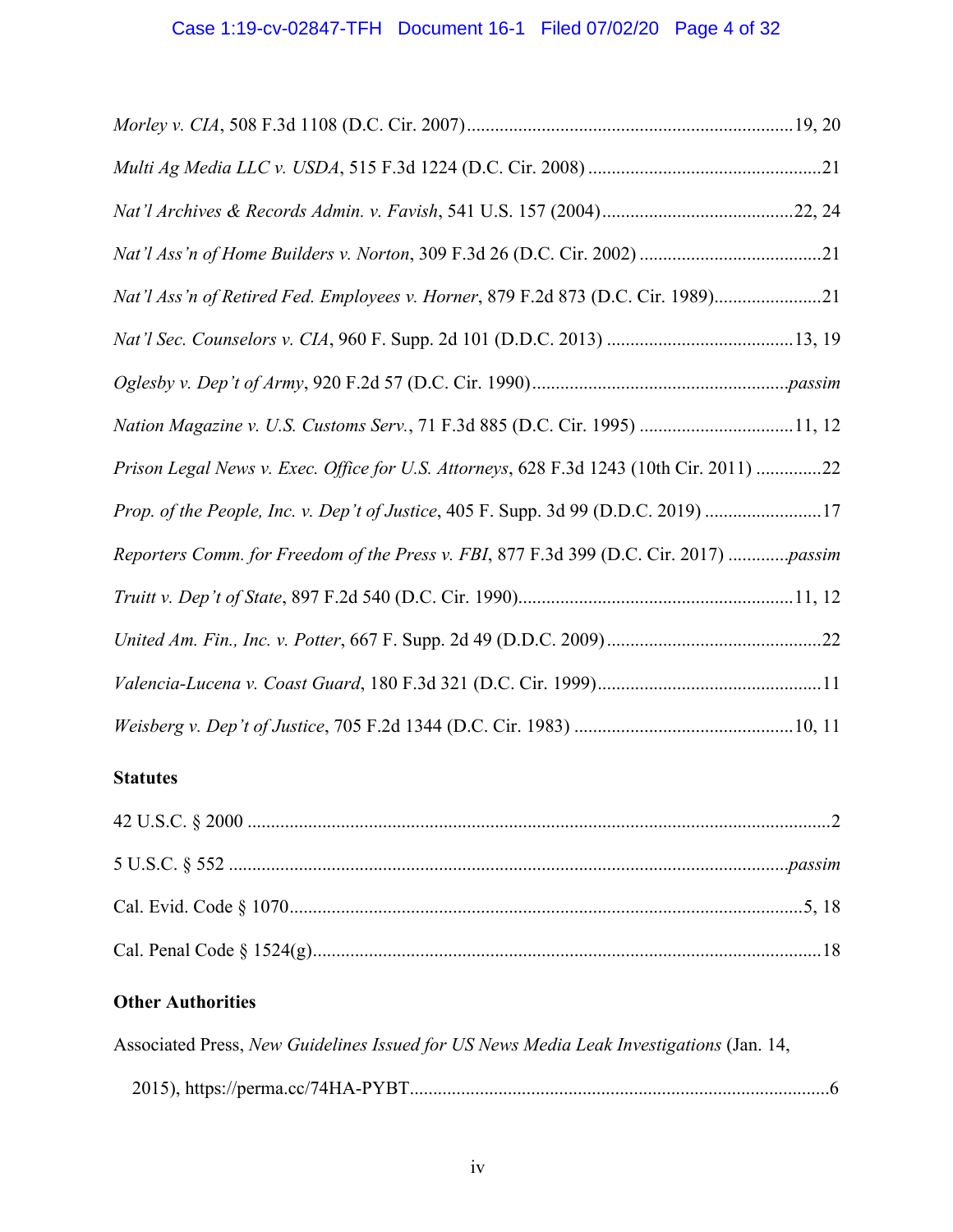# Case 1:19-cv-02847-TFH Document 16-1 Filed 07/02/20 Page 5 of 32

| Amir Vera and Keith Allen, San Francisco police seize equipment of freelance journalist who    |
|------------------------------------------------------------------------------------------------|
| refused to identify a source, CNN (June 11, 2019), https://perma.cc/Y9HR-XJR41                 |
| Department of Justice, Report on Review of News Media Policies (Jul. 12, 2013),                |
|                                                                                                |
| Federal Register, Policy Regarding Issuance of Supboenas to, and Interrogation, Indictment, or |
|                                                                                                |
| Letter from Reporters Committee for Freedom of the Press and 59 other media organizations to   |
| the Honorable Samuel Feng (May 16, 2010), available at https://perma.cc/YXJ4-5SYQ 5            |
| Linda Moon and Melissa Wasser, A close look at the Bryan Carmody case, Reporters Committee     |
| for Freedom of the Press (Oct. 9, 2019), archived at https://perma.cc/R6AQ-DKZ9 1, 4           |
| Linda Moon, Bruce D. Brown, & Gabe Rottman, New DOJ reports provide detail on use of law       |
| enforcement tools against the news media, Reporters Committee for Freedom of the Press         |
|                                                                                                |
| Megan Cassidy, SF Supervisors approve payout to journalist whose home, office were raided,     |
|                                                                                                |
| Order Granting Motion to Quash and Granting Motion to Unseal Search Warrant 25161763 (Cal.     |
|                                                                                                |
| Order Granting Motion to Quash, Granting Motion to Unseal the Search Warrant Materials,        |
| Granting and Denying Requests to Redact Information from Unsealed Affidavit and Making         |
| of Related Orders (Cal. Sup. Ct., Aug. 22, 2019), https://perma.cc/EG4K-PV5G 5                 |
| Order Granting Motion to Return Property and Granting Motion to Quash Search Warrant 43684     |
|                                                                                                |
| Order Granting Motion to Return Property and Motion to Quash re: Search Warrant                |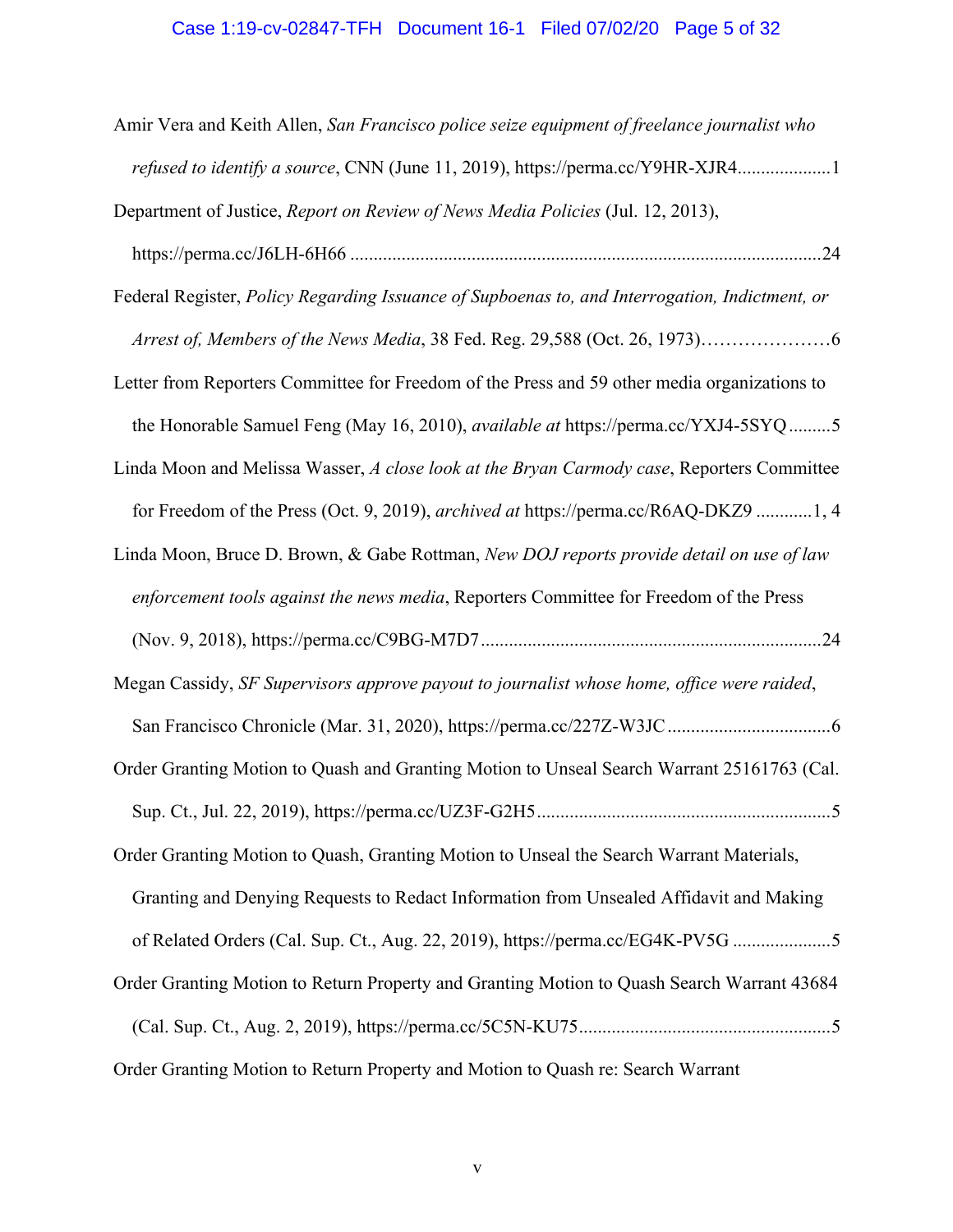| Order of the Court (Cal. Sup. Ct., Aug. 2, 2019), https://perma.cc/EQ6H-ZXU45              |
|--------------------------------------------------------------------------------------------|
| Sabrina Conza, San Francisco police memo: Officers told not to use bodycams during raid of |
| <i>journalist's home</i> , Reporters Committee for Freedom of the Press (June 17, 2020),   |
|                                                                                            |
|                                                                                            |
| <b>Rules</b>                                                                               |
|                                                                                            |
| <b>Regulations</b>                                                                         |
|                                                                                            |
| <b>Constitutional Provisions</b>                                                           |
|                                                                                            |
|                                                                                            |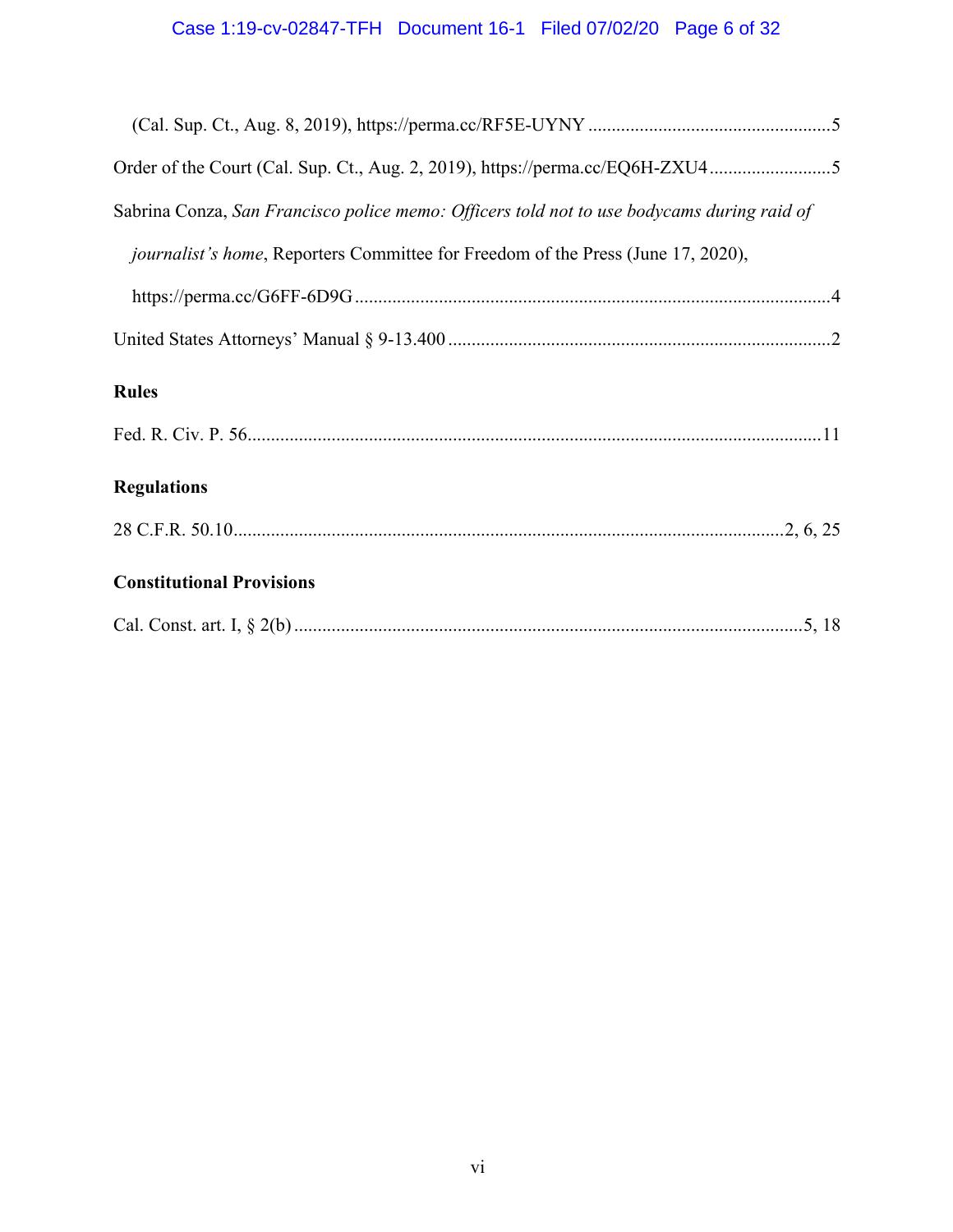## **INTRODUCTION**

This case concerns three requests submitted by the Reporters Committee for Freedom of the Press ("RCFP" or "Plaintiff") for records from the U.S. Department of Justice Criminal Division ("Criminal Division"), the Federal Bureau of Investigation ("FBI"), and the Executive Office for United States Attorneys ("EOUSA") (collectively, "Defendants") pursuant to the Freedom of Information Act, 5 U.S.C. § 552 ("FOIA" or the "Act"). RCFP's FOIA requests seek records related to the federal government's involvement in the questioning of freelance journalist Bryan Carmody ("Carmody") during a law enforcement raid of his San Francisco home in 2019.

Bryan Carmody has worked for nearly thirty years as a journalist and videographer covering California's Bay Area.<sup>1</sup> On April 11, 2019, the San Francisco Police Department ("SFPD") requested Carmody's cooperation in identifying his source for an internal SFPD report concerning the death of San Francisco public defender Jeff Adachi.<sup>2</sup> Carmody declined to identify his confidential source.<sup>3</sup> Subsequently, on May 10, 2019, the SFPD executed warrants to search Carmody's home and office, Pl.'s Combined Statement of Material Facts as to Which there is no Genuine Issue and Resp. to Defs.' Statement of Material Facts ("Pl.'s SMF") ¶ 70, taking a sledgehammer to the gate of his home and seizing his computers, phones, journalistic work product, and other devices. *See* Marshall Decl. Ex. 8. While the SFPD made their way through Carmody's home, two FBI agents questioned Carmody. Pl.'s SMF ¶ 71. Carmody refused to answer, informed the law enforcement officers present that he was a journalist, and repeatedly

<sup>1</sup> Amir Vera and Keith Allen, *San Francisco police seize equipment of freelance journalist who refused to identify a source*, CNN (June 11, 2019), https://perma.cc/Y9HR-XJR4.

<sup>2</sup> *See generally* Linda Moon and Melissa Wasser, *A close look at the Bryan Carmody case*, Reporters Committee for Freedom of the Press (Oct. 9, 2019), *archived at* https://perma.cc/R6AQ-DKZ9.

<sup>3</sup> *Id*.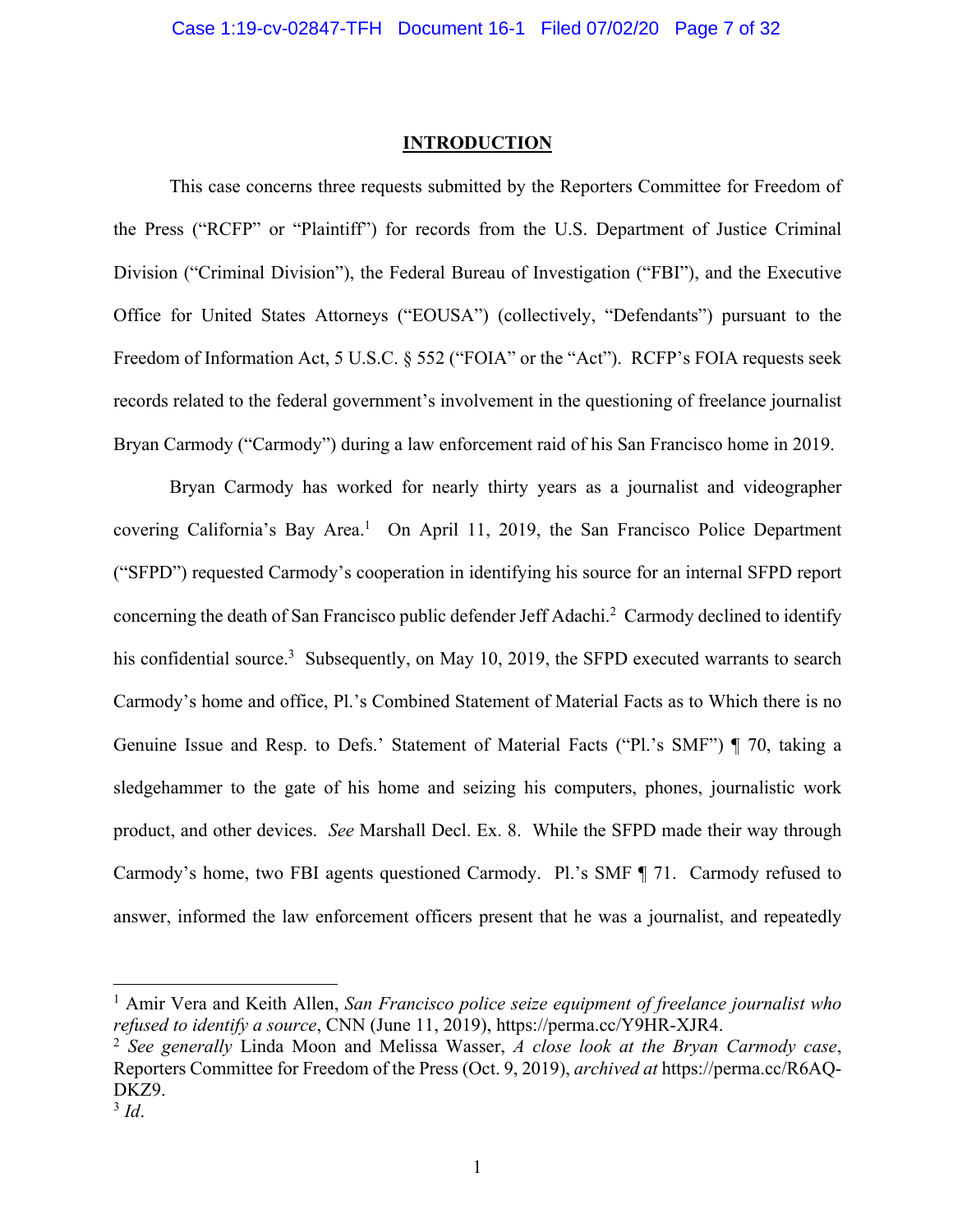asked to speak to his attorney. Marshall Decl. Exs. 1–4.

Upon learning of the Carmody incident, and his questioning by FBI agents present at the raid, the Reporters Committee, *inter alia*, submitted the FOIA requests at issue in this case to obtain more information about the federal government's involvement. Federal law prohibits the search or seizure of journalists' work product and documentary materials, with exceptions in only extreme circumstances. *See* 42 U.S.C. § 2000aa *et seq.* ("Privacy Protection Act"). In addition, the Department of Justice is subject to internal rules that protect journalists and news outlets from such intrusions by federal law enforcement: the "Policy regarding obtaining information from, or records of, members of the news media; and regarding questioning, arresting, or charging members of the news media." 28 C.F.R. § 50.10 (the "News Media Policy"). The News Media Policy, some form of which has been in effect for almost 50 years, along with the United States Attorneys' Manual, mandates robust review, evaluation, and approval before questioning or seizing work product materials from members of the news media. *See id.*; United States Attorneys' Manual § 9-13.400.

As a result of this lawsuit, it has become clear that even though FBI agents questioned Carmody during the raid of his home, the federal government did not follow the procedures set forth in the News Media Policy. *See* Pl.'s SMF ¶ 114; *compare* 28 C.F.R. § 50.10 *with* Declaration of Amanda Marchand Jones ("Jones Decl."), ECF No. 15-2, ¶¶ 13–14 (explaining that authorization requests under the News Media Policy are tracked in a specific database and no records regarding Carmody were located in it). The government's failure to abide by its own policy in connection with the FBI's questioning of Carmody is deeply troubling, and it is especially important for the Court in this case to ensure Defendants' compliance with their FOIA obligations. Plaintiff and the public have a right to be fully informed as to how and why the federal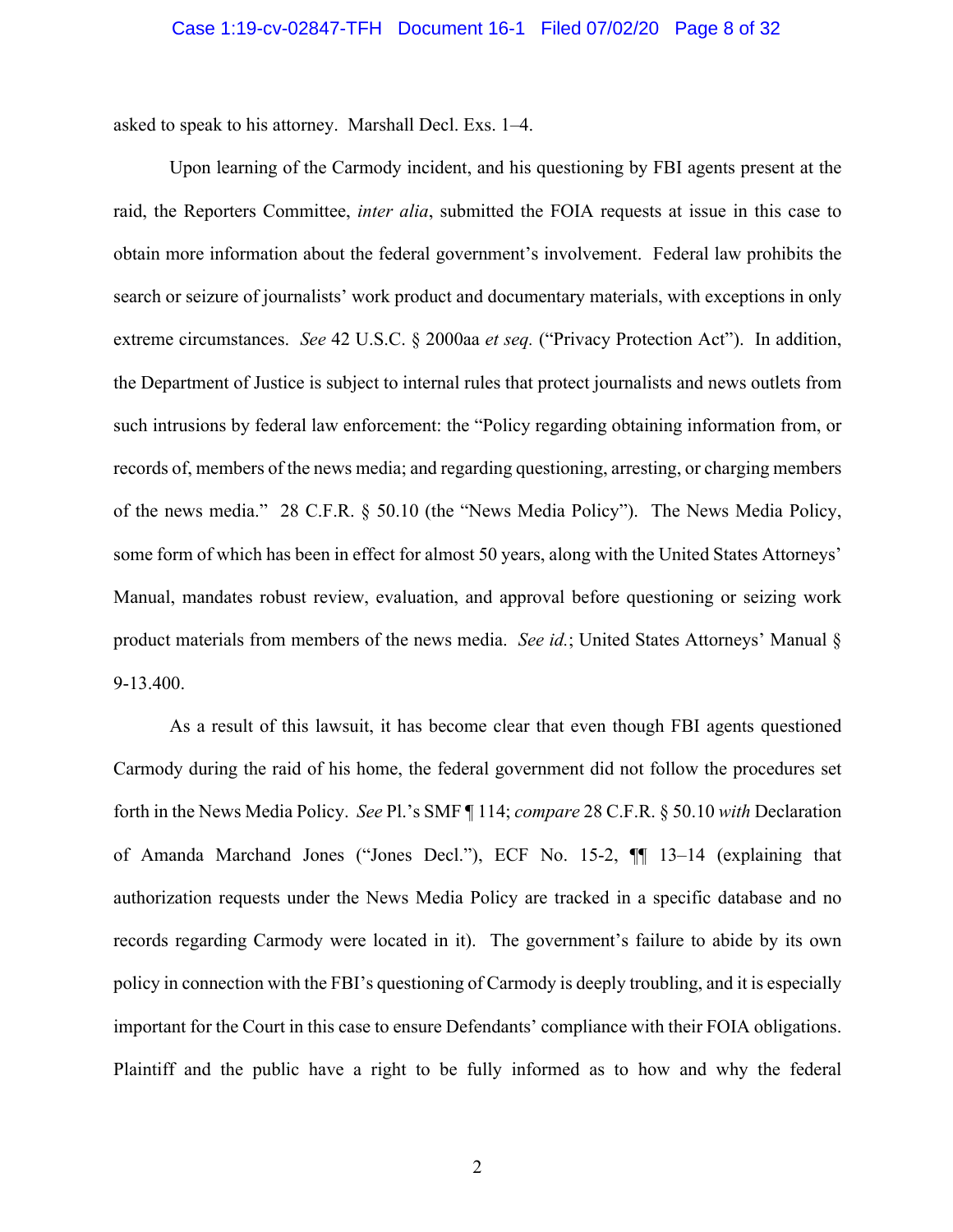## Case 1:19-cv-02847-TFH Document 16-1 Filed 07/02/20 Page 9 of 32

government's own rules for questioning journalists were not followed here.

Defendants have failed to satisfy their obligations under the Act, refusing to search for specific records sought by RCFP, failing to identify how various searches were carried out, and unlawfully withholding the names of the FBI agents who improperly questioned Carmody from the single page they released. As detailed herein, the Criminal Division and the FBI have refused to conduct searches for email records or text messages, despite being specifically requested by RCFP. *Compare* Declaration of Adam A. Marshall ("Marshall Decl.") Exs. 1, 3 (Plaintiff's requests seeking, *inter alia*, "email correspondence, text messages, and other electronic messages") *with* Jones Decl. ¶ 14 and Declaration of Michael G. Seidel ("Seidel Decl."), ECF No. 15-3, ¶ 26 (explaining that the Criminal Division and FBI, respectively, did not search for responsive emails, texts, or other electronic messages). And despite clear and unambiguous leads, the FBI also failed to search the San Francisco Field Office or the records of the two agents who questioned Carmody. These deficiencies are especially egregious given that RCFP has obtained positive proof of responsive emails—including from one of the FBI's agents—through a separate records request to the SFPD.

While the EOUSA has conducted some searches, it has still failed to satisfy basic requirements for describing how it carried them out, in contravention of longstanding, binding caselaw in this Circuit. *See, e.g.*, *Reporters Comm. for Freedom of the Press v. FBI*, 877 F.3d 399, 403 (D.C. Cir. 2017) (recounting standards for agency affidavits in FOIA cases).

Finally, with respect to the single page released in response to RCFP's requests, the FBI has improperly withheld the names of the two agents that questioned Carmody, purportedly under Exemptions 6 and 7(C). Not only is there no foreseeable harm in the release of this information including because the name of at least one of the special agents is already known—but there is an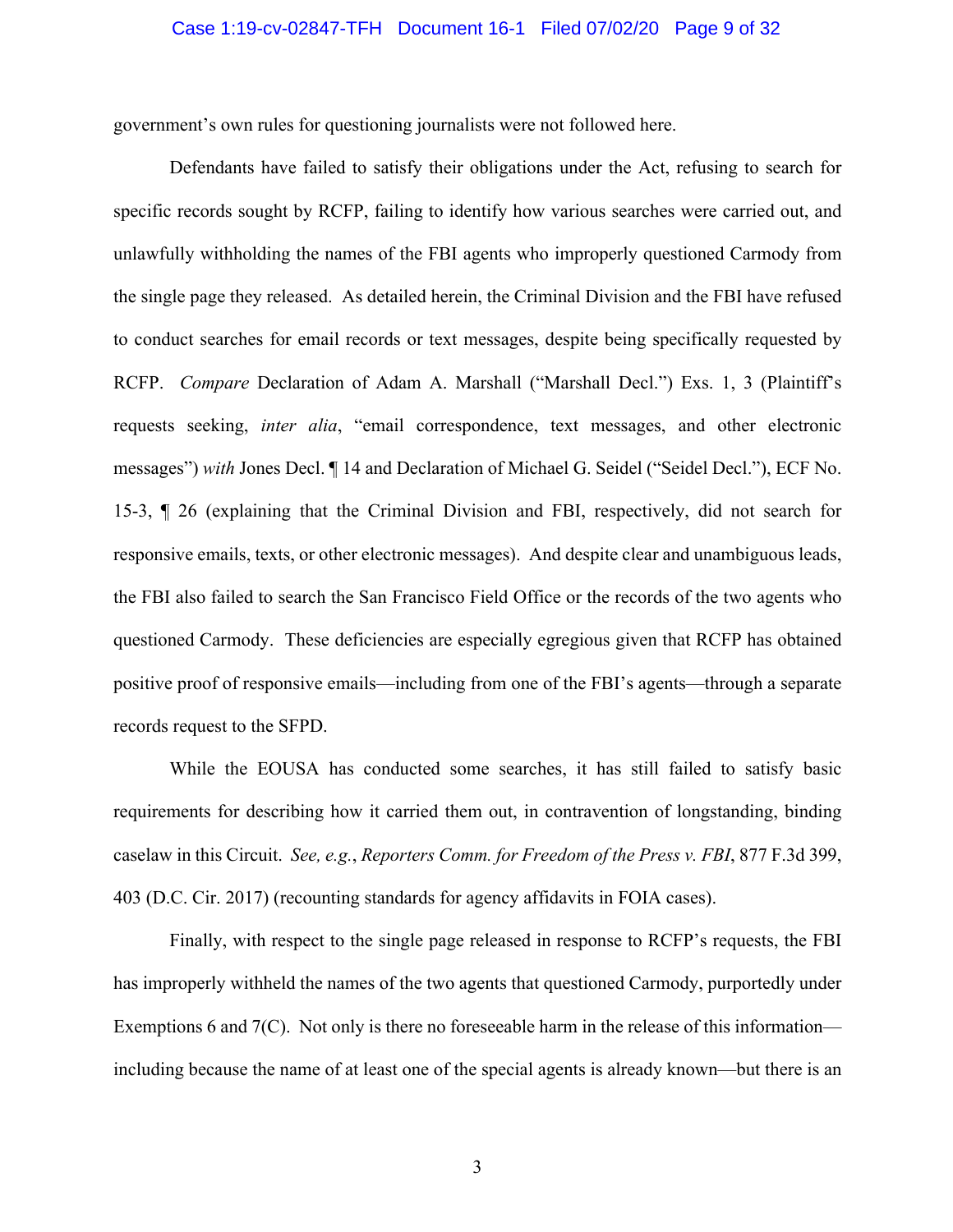## Case 1:19-cv-02847-TFH Document 16-1 Filed 07/02/20 Page 10 of 32

overriding public interest in knowing who violated longstanding DOJ rules regarding questioning members of the news media. Accordingly, that information should not be redacted.

For the reasons set forth herein, Plaintiff respectfully requests that the Court (1) deny the Criminal Division's and EOUSA's motion for summary judgment; (2) deny FBI's motion for summary judgment as to the adequacy of its search for records and its withholdings pursuant to Exemptions 6 and  $7(C)^4$ ; and (3) grant Plaintiff's cross-motion for partial summary judgment.

## **FACTS, BACKGROUND, AND PROCEDURAL HISTORY**

## **The Raid of Carmody's Home and the Questioning by the FBI**

On the morning of May 10, 2019, San Francisco Police Department ("SFPD") officers executed search warrants at the home and office of longtime freelance journalist Bryan Carmody, Pl.'s SMF ¶ 70, taking a sledgehammer to the entry of his home and seizing his electronic devices and journalistic work product, *see* Marshall Decl. Ex. 8. The raid followed Carmody's refusal to reveal to police his confidential source for an internal SFPD report regarding the death of San Francisco public defender Jeff Adachi.<sup>5</sup> The SFPD officers who raided Carmody's home were specifically instructed *not* to turn on their body worn cameras while executing their warrants, according to an SFPD memorandum obtained by RCFP.<sup>6</sup> Carmody was handcuffed for six hours while the SFPD searched his home, attic, garage, and office.<sup>7</sup> While he was handcuffed, two FBI agents questioned Carmody.<sup>8</sup> Carmody declined to respond to the agents' questions, informing them that he was a reporter and asking to speak to his attorney . *See* Marshall Decl. Ex. 4.

 $4$  Plaintiff does not challenge the FBI's redactions under Exemption 7(A).

<sup>5</sup> Moon and Wasser, *A close look at the Bryan Carmody case*, *supra* note 2.

<sup>6</sup> Sabrina Conza, *San Francisco police memo: Officers told not to use bodycams during raid of journalist's home*, Reporters Committee for Freedom of the Press (June 17, 2020), https://perma.cc/G6FF-6D9G.

 $^7$  *Id.* 

<sup>8</sup> *Id*.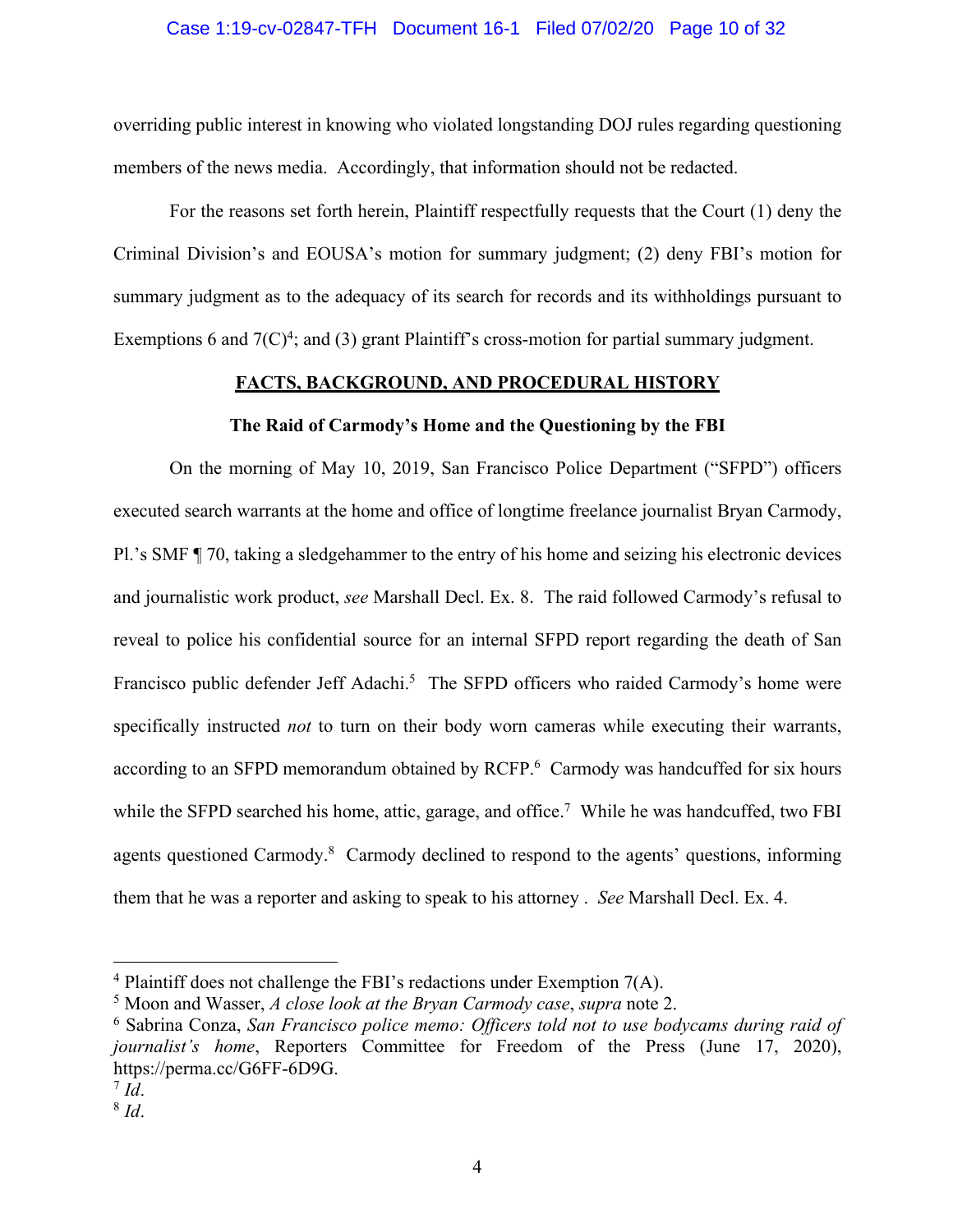## Case 1:19-cv-02847-TFH Document 16-1 Filed 07/02/20 Page 11 of 32

The incident outraged journalists, news organizations, and press freedom advocates around the country. Sixty news media organizations led by the Reporters Committee sent a letter in support of Carmody's motions to quash the search warrants executed at his home and office, urging a California court to order the immediate return of his journalistic work product, documentary materials, and newsgathering equipment that were seized by the police.<sup>9</sup> Subsequently, Carmody sought and obtained orders from California state courts quashing *all* five search warrants issued with respect to him and his property.<sup>10</sup> All five judges agreed that the search warrants were improperly issued against Carmody in violation of the California shield law which explicitly protects journalists and their work by safeguarding the identity of their sources and the contents of their work product, and prohibits the use of a search warrant to seize journalistic work product.<sup>11</sup>

On May 20, 2019, the Reporters Committee, along with the First Amendment Coalition and the Northern California Chapter of the Society of Professional Journalists, filed a motion to unseal Carmody's arrest and search warrant records in San Francisco Superior Court.<sup>12</sup> On July

<sup>&</sup>lt;sup>9</sup> Letter from Reporters Committee for Freedom of the Press and 59 other media organizations to the Honorable Samuel Feng (May 16, 2010), *available at* https://perma.cc/YXJ4-5SYQ.

<sup>&</sup>lt;sup>10</sup> See Order Granting Motion to Quash and Granting Motion to Unseal Search Warrant 25161763 (Cal. Sup. Ct., Jul. 22, 2019), https://perma.cc/UZ3F-G2H5; Order Granting Motion to Quash, Granting Motion to Unseal the Search Warrant Materials, Granting and Denying Requests to Redact Information from Unsealed Affidavit and Making of Related Orders (Cal. Sup. Ct., Aug. 22, 2019), https://perma.cc/EG4K-PV5G; Order of the Court (Cal. Sup. Ct., Aug. 2, 2019), https://perma.cc/EQ6H-ZXU4; Order Granting Motion to Return Property and Motion to Quash re: Search Warrant (Cal. Sup. Ct., Aug. 8, 2019), https://perma.cc/RF5E-UYNY; Order Granting Motion to Return Property and Granting Motion to Quash Search Warrant 43684 (Cal. Sup. Ct., Aug. 2, 2019), https://perma.cc/5C5N-KU75.

<sup>11</sup> *See* Cal. Const. art. I, § 2(b); Cal. Evid. Code § 1070.

<sup>&</sup>lt;sup>12</sup> Notice of Motion and Motion by Media Coaliton to Unseal Arrest and Search Warrant Records; Memorandum of Points and Authorities in Support; Declaration of David Snyder; Declaration of Duffy Carolan, Ex. A Thereto, *In Re Application of Media Coalition to Unseal Search Warrant Materials Pertaining to Warrant Numbers SW43684 and SW43687 (Sup. Ct. of the State of Cal.,* May 20, 2019), *available at* https://www.rcfp.org/wp-content/uploads/2019/05/unsealing-motionbrian-carmody.pdf.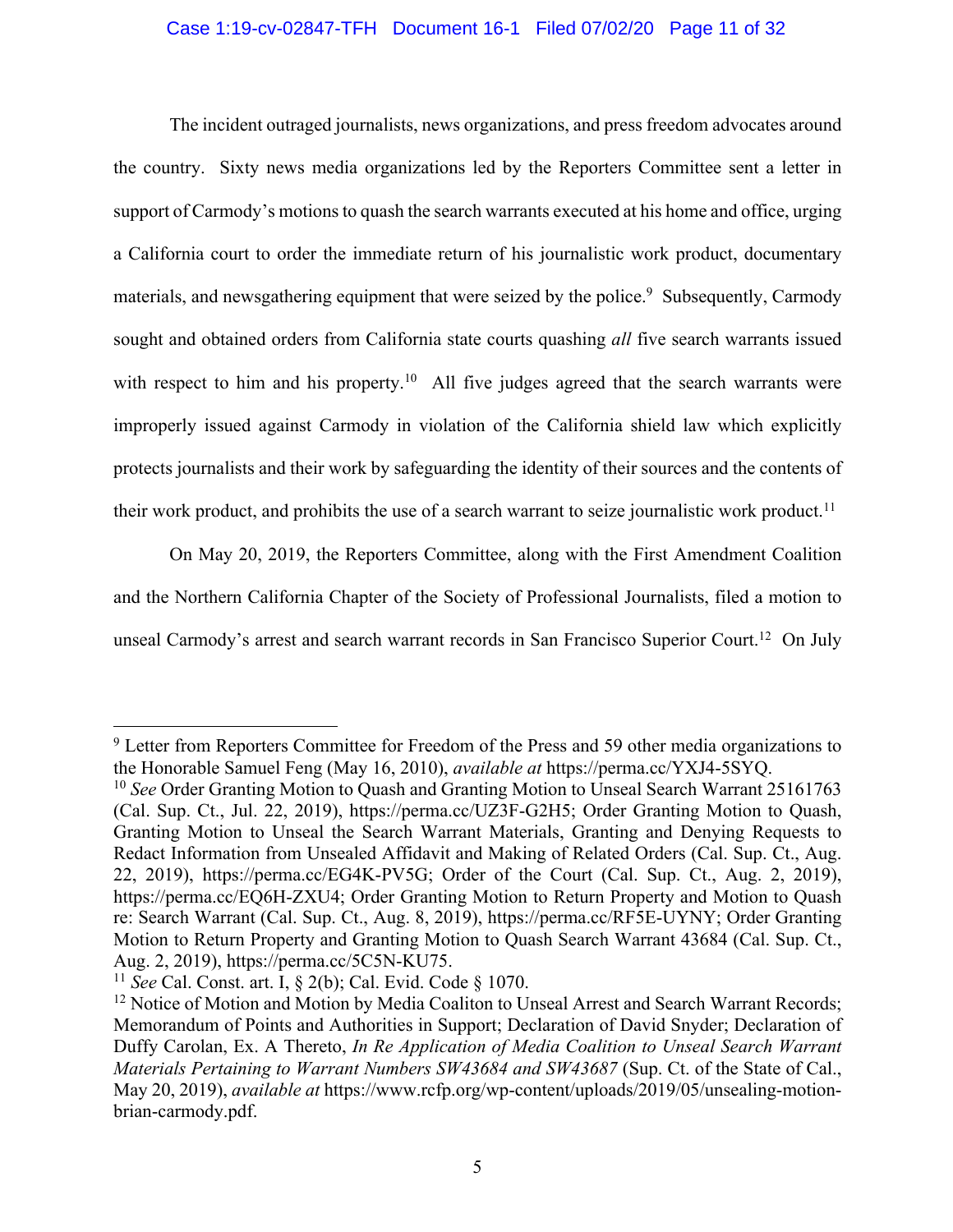## Case 1:19-cv-02847-TFH Document 16-1 Filed 07/02/20 Page 12 of 32

18, Superior Court Judge Rochelle East quashed and unsealed the 11-page warrant San Francisco police used to seize Carmody's phone records in May.13 Judge East found that the warrant should have never been issued, stating that investigators did not inform her that Carmody was a journalist who has had a police press pass for 16 years and was clearly protected under California's shield law.14 In March 2020, San Francisco approved a \$369,000 settlement to compensate Carmody for the illegal search of his home and office and the seizure of his property.15

## **The DOJ's News Media Policy**

The provisions of the News Media Policy restricting questioning of journalists were codified in 1973. *See* 38 Fed. Reg. 29,588 (Oct. 26, 1973). 16 The News Media Policy was updated to its current form in 2014 and 2015. *See* 28 C.F.R. 50.10. Its provisions were strengthened following outcry over, among other things, revelations that the Department of Justice secretly subpoenaed phone records from the Associated Press and labeled a Fox News journalist a "coconspirator" in a criminal investigation to obtain a warrant for his emails.17 The News Media Policy mandates, among other things, rigorous review of requests by law enforcement to compel members of the news media to disclose documents and information. *See id*. Attorney General approval is required before members of the news media may be targeted by a search warrant or subpoena, or subjected to questioning related to their newsgathering activities. *Id*.

Section 9-13.400 of the United States Attorneys' Manual ("USAM")<sup>18</sup> implements and

<sup>13</sup> *Available at* https://www.rcfp.org/wp-content/uploads/2019/07/Bryan-Carmody-Search-Warrant-RCFP.pdf.

<sup>14</sup> *See* Linda Moon and Melissa Wasser, *supra* note 2.

<sup>15</sup> Megan Cassidy, *SF Supervisors approve payout to journalist whose home, office were raided*, San Francisco Chronicle (Mar. 31, 2020), https://perma.cc/227Z-W3JC.

<sup>16</sup> *Available at* https://www.govinfo.gov/content/pkg/FR-1973-10-26/pdf/FR-1973-10-26.pdf.

<sup>17</sup> *See* Associated Press, *New Guidelines Issued for US News Media Leak Investigations* (Jan. 14, 2015), *archived at* https://perma.cc/74HA-PYBT.<br><sup>18</sup> *Available at* https://www.justice.gov/jm/jm-9-13000-obtaining-evidence#9-13.400.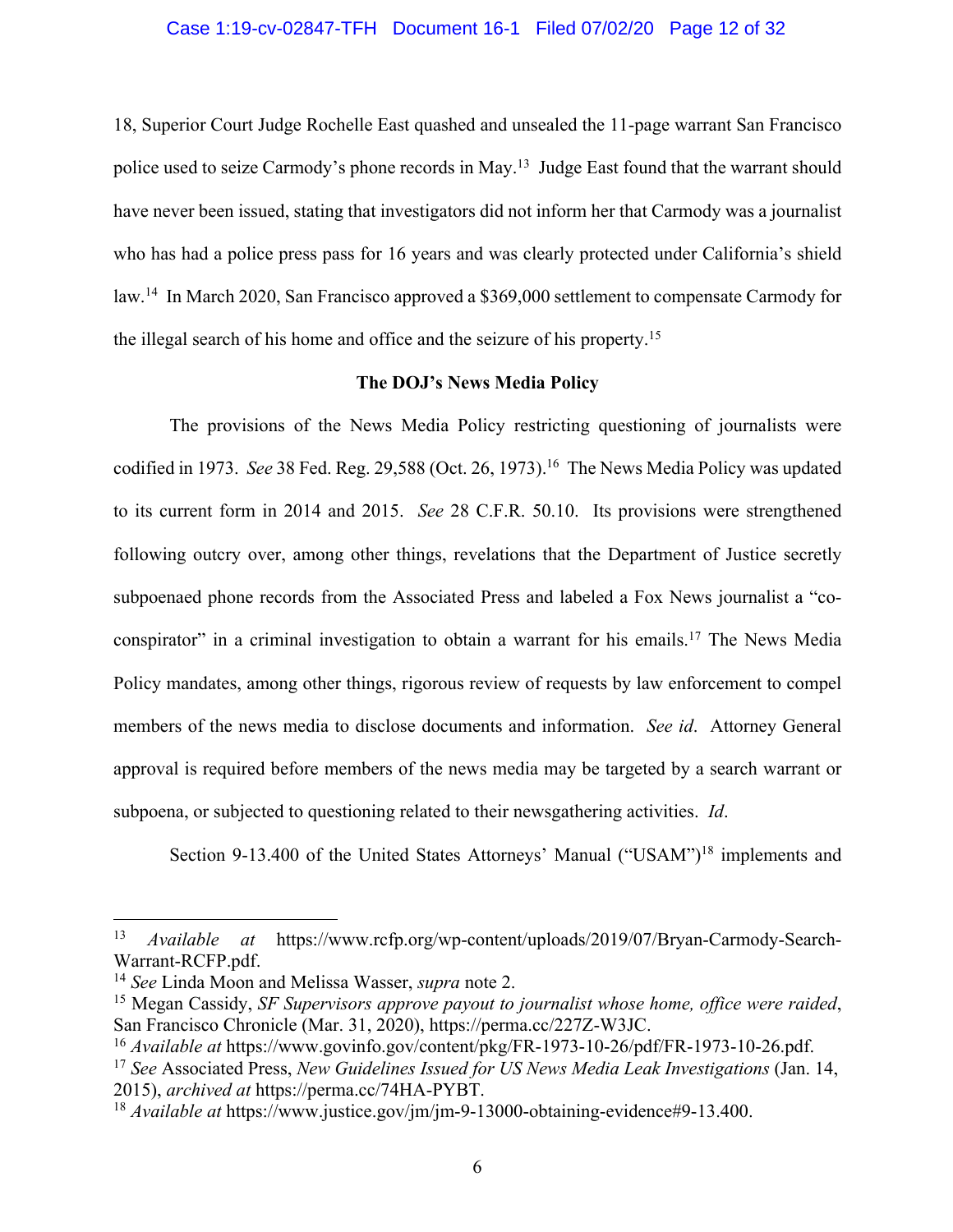## Case 1:19-cv-02847-TFH Document 16-1 Filed 07/02/20 Page 13 of 32

complements the News Media Policy's requirements by mandating, among other things, that DOJ officials submit a memorandum to the agency's Policy and Statutory Enforcement Unit ("PSEU") "describing the relevant facts and addressing the relevant considerations" required to determine whether the DOJ may properly seek to obtain information members of the news media. Pl.'s SMF ¶ 68. Submission of this memorandum is part of a mandatory consultation wherein the Attorney General evaluates whether law enforcement investigative tools may be used against members of the news media. *See id*.

## **RCFP's FOIA Requests and Defendants' Responses**

On June 21, 2019, RCFP submitted a FOIA request to each Defendant. Pl.'s SMF ¶¶ 74,

75, 77. RCFP's requests sought the following records from each agency:

1. All records mentioning or referring to Bryan Carmody.

2. All records, including email correspondence, text messages, and other electronic messages, that include the term "Carmody" (case insensitive) and any of the following keywords (case insensitive):

- a. Shield
- b. Privacy Protection Act
- c. PPA
- d. Leak
- e. Leaks
- f. Subpoena
- g. Newsgathering
- h. Question
- i. Questions
- j. Questioning
- k. Media
- l. Warrant
- m. Search
- n. Seize
- o. Seizure;

3. All communications, including email correspondence, text messages, and other electronic messages between any individual at the [recipient agency] and

- a. the San Francisco Police Department
- b. the District Attorney's Office for the City and County of San Francisco
- c. the San Francisco Sheriff's Department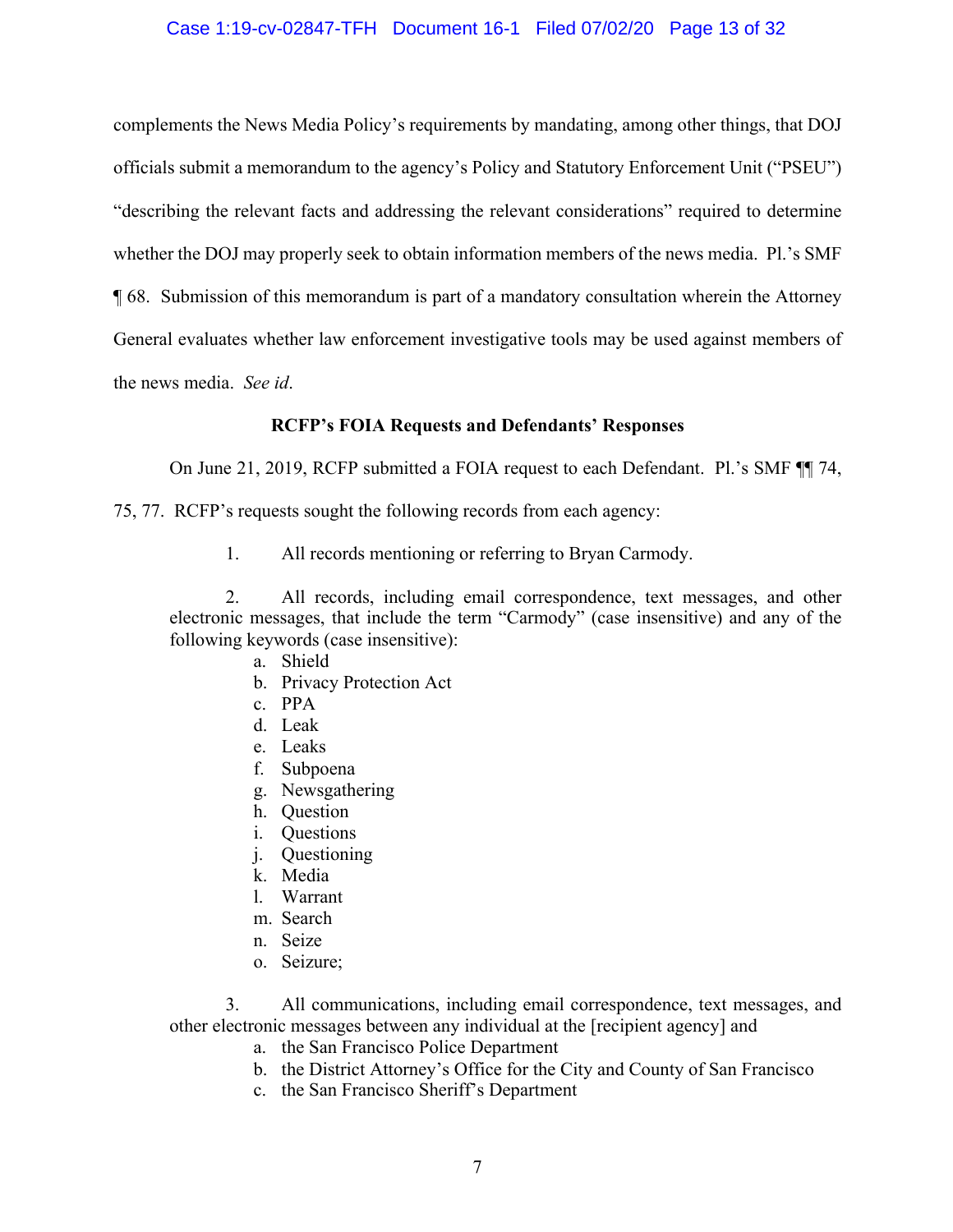- d. the California Bureau of Investigation
- e. the California Office of the Governor, and/or
- f. the California Highway Patrol

that mention, refer to, or discuss Bryan Carmody; and

4. All records mentioning, referring to, or constituting the memorandum sent from the United States Attorney's Office for the Northern District of California seeking approval for questioning, arresting, or charging Bryan Carmody.

*Id.* Each of RCFP's requests included a signed privacy waiver/DOJ-361 form from Carmody. *Id*. at ¶ 80. The request to the FBI specifically sought records from the San Francisco Field Office, in addition to all other locations likely to house responsive records. *Id*. at ¶ 78. The request to EOUSA sought records maintained by the United States Attorneys' Office the Northern District of California. *Id*. at ¶ 76.

The Criminal Division and EOUSA did not make a determination on RCFP's requests within the statutory time frame. *Id.* at  $\P$  110, 117. The FBI denied RCFP's request in its entirety, citing FOIA Exemption 7(A); a timely administrative appeal of that determination was also denied. *Id*. at ¶¶ 81–83. RCFP initiated this action on September 23, 2019. *See* Compl., ECF No. 1.

After the complaint was filed in this matter, the FBI produced one partially redacted record. Pl.'s SMF ¶ 84. The FBI redacted the names of the FBI agents that questioned Carmody from that record, citing Exemptions 6 and 7(C). The FBI also withheld file numbers under Exemption 7(A); RCFP does not challenge the FBI's withholding of file numbers.

Neither the Criminal Division nor EOUSA have produced any records in response to RCFP's requests. Pl.'s SMF ¶¶ 116, 120.

## **The FBI's Search for Responsive Records**

In responding to RCFP's request, the FBI conducted an index search of its Central Records System ("CRS"). Pl.'s SMF ¶ 85; Seidel Decl. ¶ 24. The CRS, however, is indexed using only certain pre-populated terms, Seidel Decl. ¶¶ 14–15; thus, an index search of the CRS does not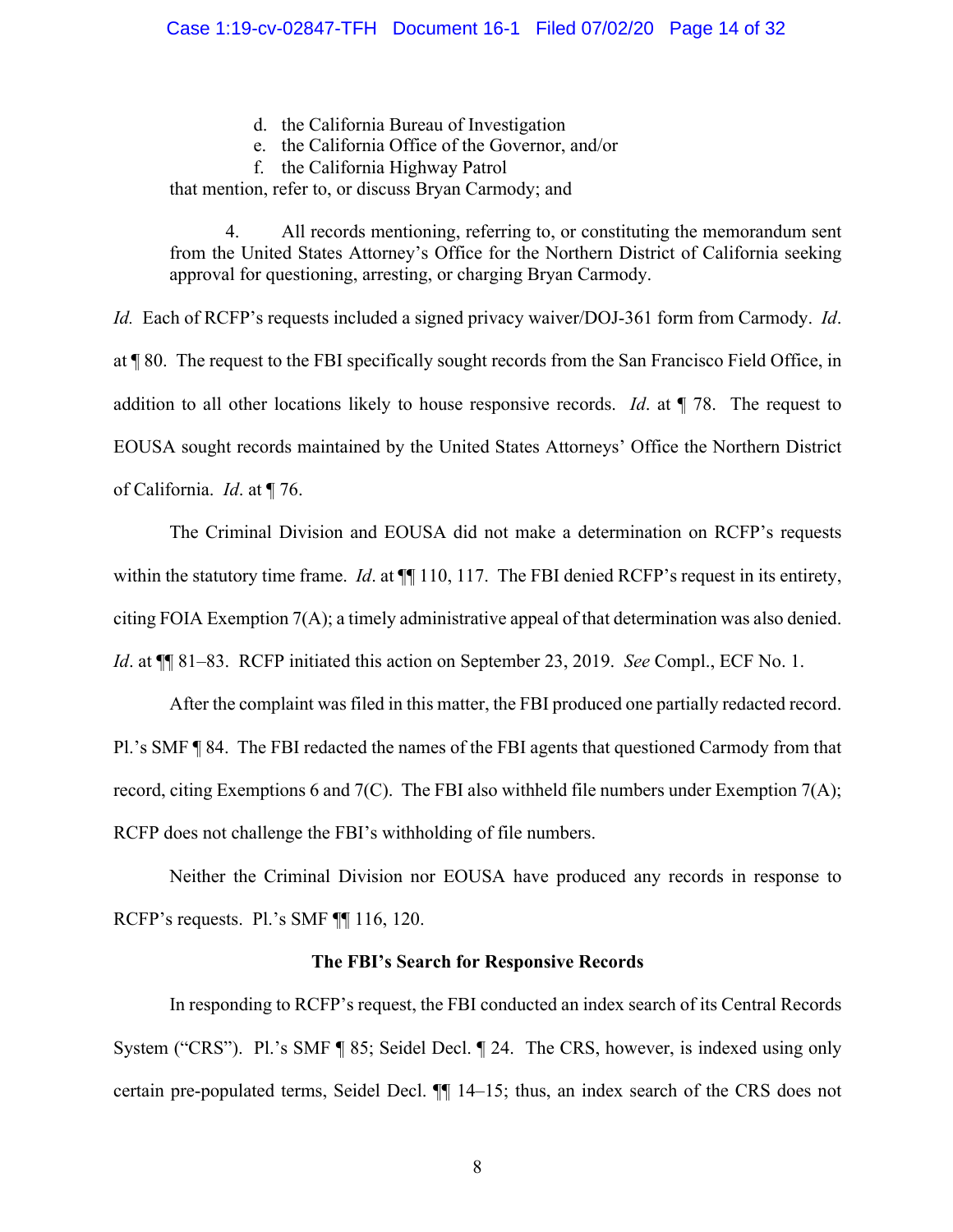## Case 1:19-cv-02847-TFH Document 16-1 Filed 07/02/20 Page 15 of 32

search the text of any underlying records maintained in the CRS, *id*. According to the FBI, its index search located one "reference" record. Pl.'s SMF ¶ 84.

The FBI did not search its email systems or other electronic messages in response to RCFP's request, Pl.'s SMF ¶ 91, even though it acknowledges that RCFP's request sought email correspondence, text messages, and other electronic messages containing certain keywords and/or exchanged between certain entities, Seidel Decl. ¶ 26.

The FBI did not search for records in the San Francisco Field Office, Pl.'s SMF ¶ 94, even though RCFP's request specifically sought such records and the raid of Carmody's home took place in San Francisco. *Compare* Marshall Decl. Ex. 3 (Plaintiff's request to the FBI, seeking records from the San Francisco Field Office) *with* Seidel Decl. (making no mention of the San Francisco Field Office). The FBI also did not search the email or other records of the two FBI agents who questioned Carmody who, RCFP is informed and believe, work in the San Francisco Field Office. Pl.'s SMF ¶¶ 95, 98.

## **EOUSA's Search for Responsive Records**

Upon receipt of RCFP's request, EOUSA forwarded it to the United States Attorney's Office for the Northern District of California (the "USAO/NDCA"), Defs.' Mem. at 10, where agency personnel searched for Bryan Carmody's name in Case View, PROMIS, and Lexis Nexis. *Id*. Those searches returned no responsive records, *id*., and the agency informed RCFP that it had located no responsive records. Pl.'s SMF ¶ 120.

After this lawsuit was filed, an employee at EOUSA asked attorneys within the criminal division of the USAO/NDCA to search their emails, correspondence, and text messages for responsive documents and to notify her if any responsive records were located. Pl.'s SMF ¶ 121. There is no information in the record as to whether any of those attorneys searched for records.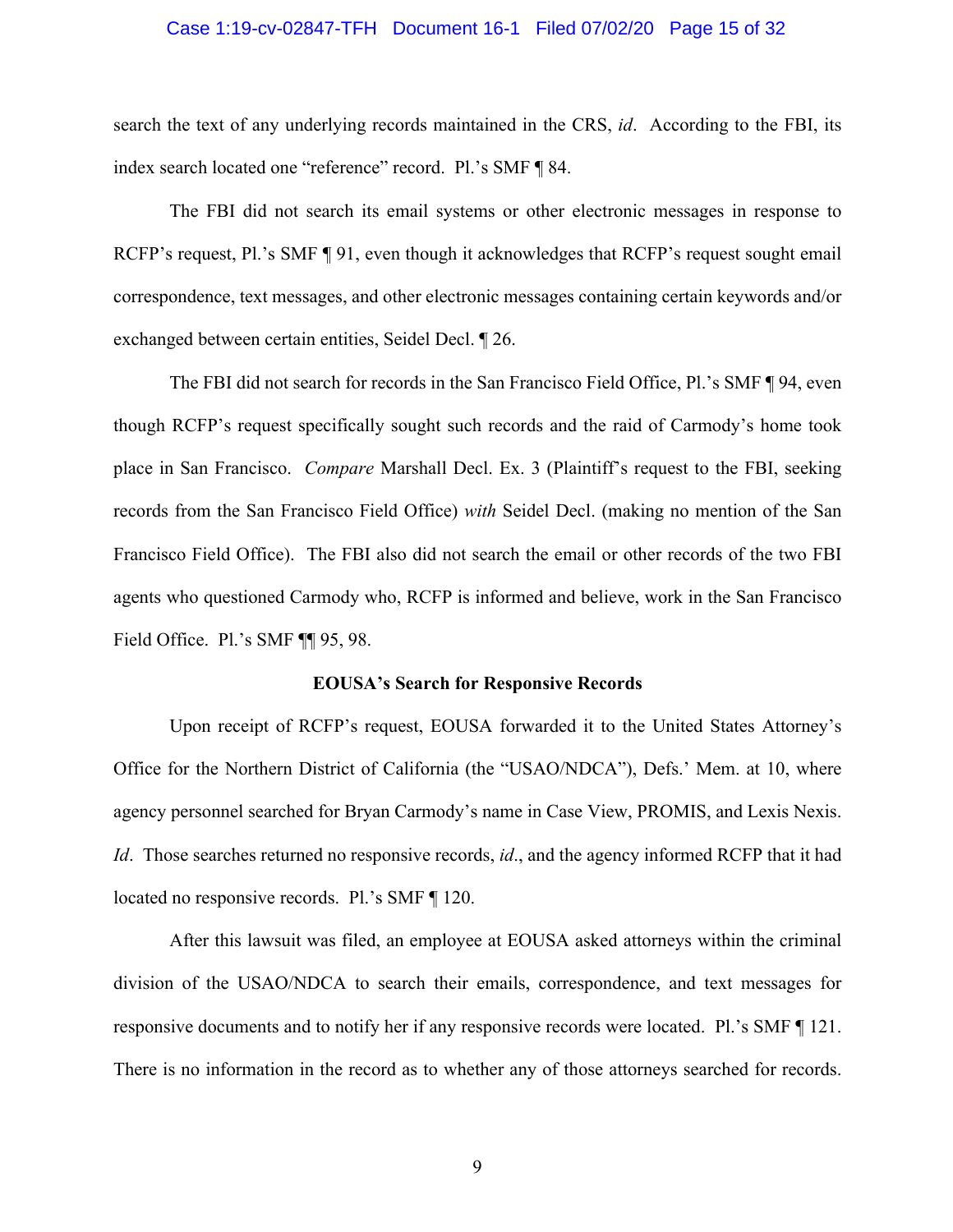## Case 1:19-cv-02847-TFH Document 16-1 Filed 07/02/20 Page 16 of 32

Pl.'s SMF ¶ 123. Another employee "conferred with two specific attorneys . . . who could, in his view, possibly have had responsive records." Decl. of Patricia A. Mahoney ("Mahoney Decl."), ECF No. 15-5, ¶ 13. Those attorneys stated they had no responsive records. *Id*. In addition, the agency states that it searched the emails of a former attorney with the USAO/NDCA for responsive records, but found none. Pl.'s SMF ¶ 125.

EOUSA has not provided the search terms used for any search conducted for emails, correspondence, or text messages. Pl.'s SMF ¶¶ 124, 126.

#### **The Criminal Division's Search for Responsive Records**

The Criminal Division conducted a search for records within one database at the Policy and Statutory Enforcement Unit ("PSEU") known as the Front Office Tracking System ("FOTS"), which contains consultation and authorization requests to question members of the news media. Pl.'s SMF ¶¶ 113–14. The agency located no responsive records in that database. Pl.'s SMF ¶ 116.

The Criminal Division did not search for email correspondence, text messages, or other electronic messages sought by RCFP's request. Pl.'s SMF ¶ 115.

## **LEGAL STANDARDS**

FOIA was enacted to create an enforceable, statutory right of "access to official information long shielded unnecessarily from public view[.]" *Dep't of Air Force v. Rose*, 425 U.S. 352, 361 (1976) (citation omitted). As the Supreme Court has explained, the "core purpose" of FOIA is to increase "public understanding *of the operations or activities of the government.*" *Dep't of Justice v. Reporters Comm. For Freedom of Press*, 489 U.S. 749, 775 (1989). "Official information that sheds light on an agency's performance of its statutory duties falls squarely within that statutory purpose." *Id.* at 773 (citation omitted).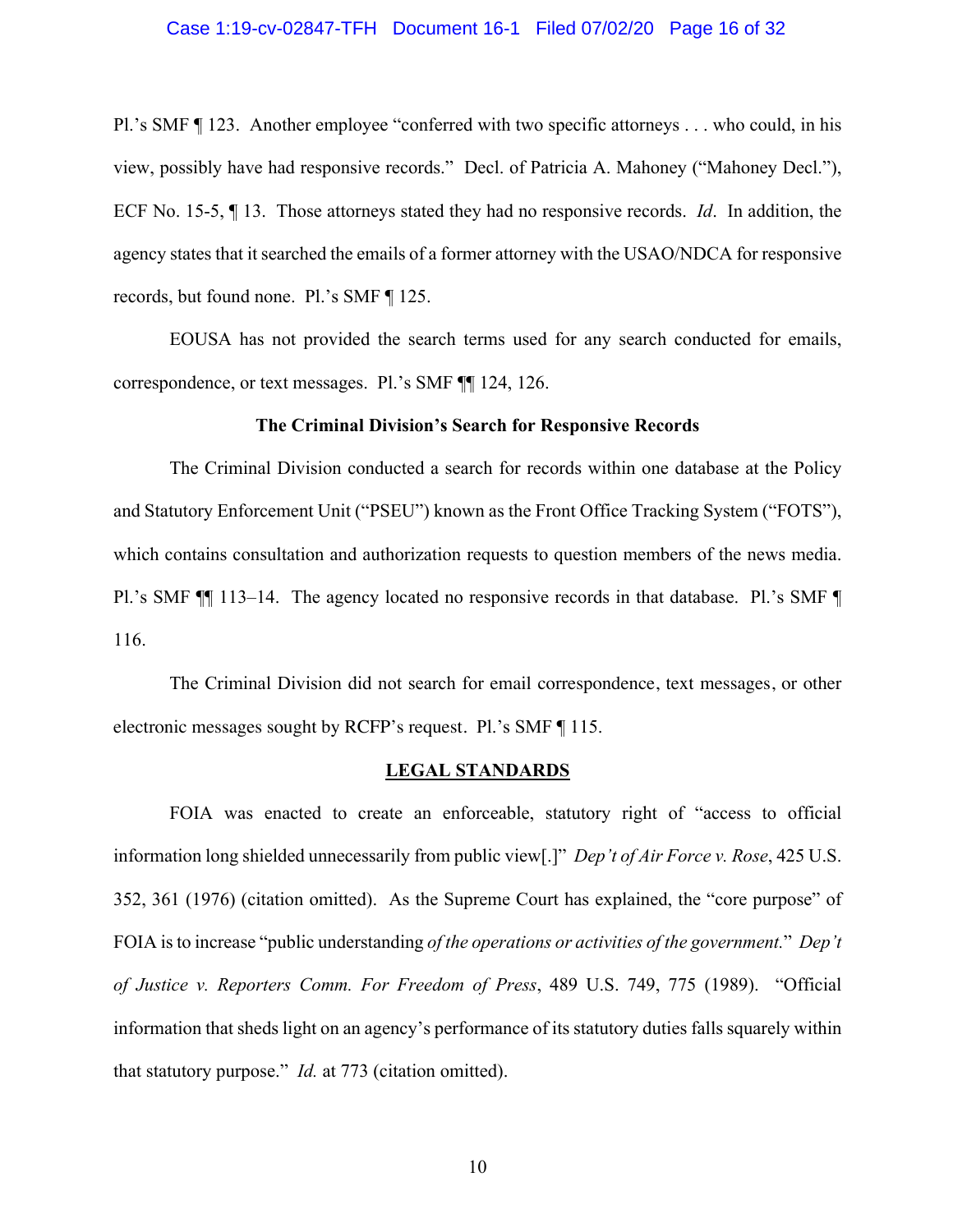## Case 1:19-cv-02847-TFH Document 16-1 Filed 07/02/20 Page 17 of 32

Under FOIA, an agency's actions are reviewed by the district court *de novo*. 5 U.S.C. §  $552(a)(4)(B)$ . The agency bears the burden of establishing that it conducted a search "reasonably" calculated to uncover all relevant documents," *Weisberg v. Dep't of Justice*, 705 F.2d 1344, 1351 (D.C. Cir. 1983), and that its withholding of records is proper, *Campbell v. Dep't of Justice*, 164 F.3d 20, 30 (D.C. Cir. 1998), *as amended* (Mar. 3, 1999); *see also* 5 U.S.C. § 552(a)(4)(B). FOIA's exemptions must be construed "narrowly." *Milner v. Dep't of Navy*, 562 U.S. 562, 571 (2011) (citing *Dep't of Justice v. Landano*, 508 U.S. 165, 181 (1993)).

FOIA cases are frequently decided on summary judgment. *See, e.g.*, *Defenders of Wildlife v. Border Patrol*, 623 F. Supp. 2d 83, 87 (D.D.C. 2009) (collecting cases). Summary judgment may be granted if "the movant shows that there is no genuine dispute as to any material fact and the movant is entitled to judgment as a matter of law." Fed. R. Civ. P. 56(a). An agency is entitled to summary judgment in a FOIA action only if it establishes that it has "fully discharged" its statutory obligations. *Weisberg*, 705 F.2d at 1350.

#### **ARGUMENT**

## **I. The FBI and Criminal Division have failed to conduct adequate searches.**

An agency is required to perform more than a perfunctory search in response to a FOIA request. *Ancient Coin Collectors Guild v. Dep't of State*, 641 F.3d 504, 514 (D.C. Cir. 2011). An agency "fulfills its obligations under FOIA if it can demonstrate beyond material doubt that its search was 'reasonably calculated to uncover *all* relevant documents.'" *Valencia-Lucena v. Coast Guard*, 180 F.3d 321, 325 (D.C. Cir. 1999) (quoting *Truitt v. Dep't of State*, 897 F.2d 540, 542 (D.C. Cir. 1990) (emphasis added).

Here, both the FBI and the Criminal Division have failed to satisfy this basic obligation, refusing to search for emails, text messages, and other electronic messages sought by RCFP's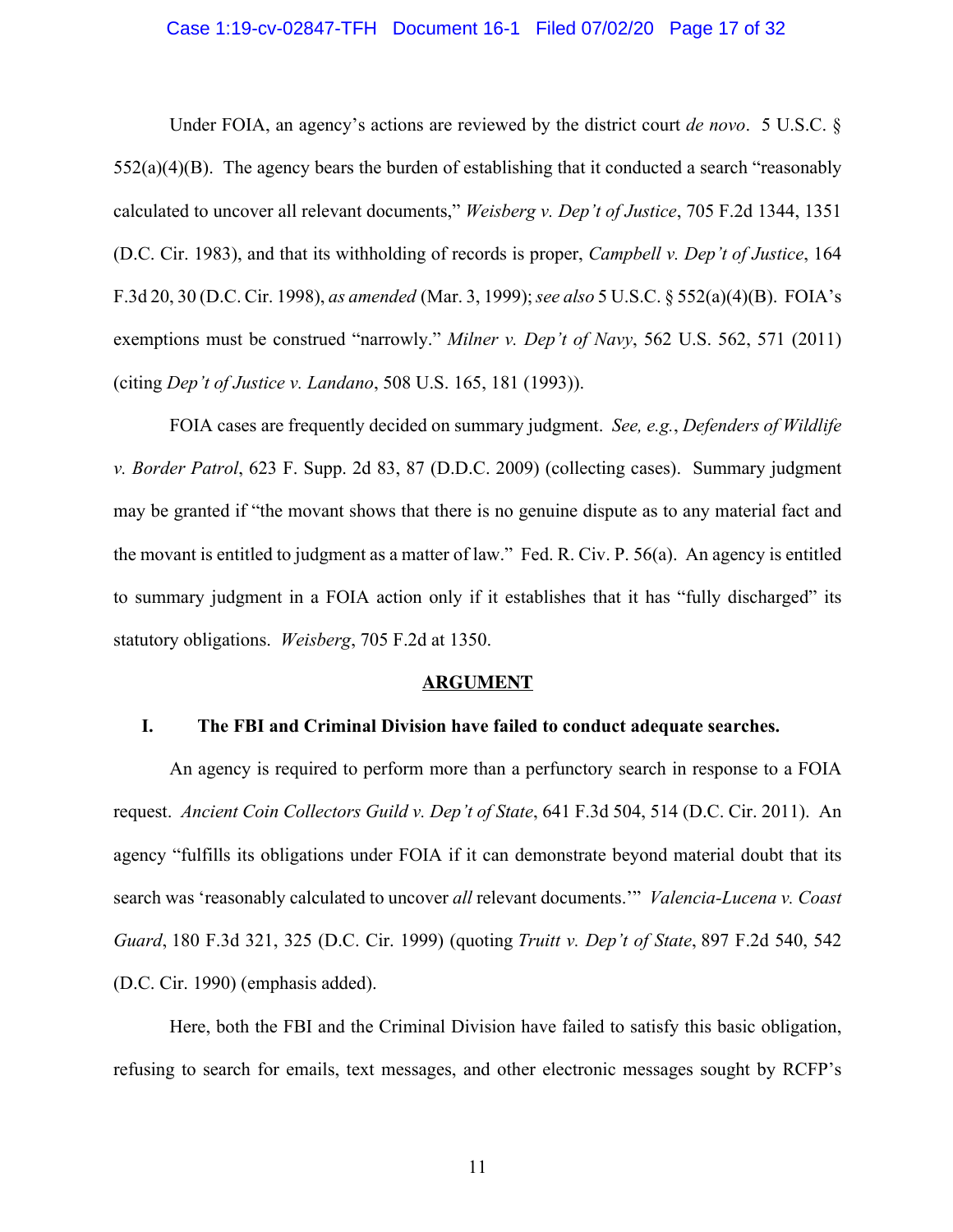## Case 1:19-cv-02847-TFH Document 16-1 Filed 07/02/20 Page 18 of 32

requests. *See* Marshall Decl. Exs. 1, 3. Their failure to search for such records is not only violative of agencies' obligation to construe "a FOIA request liberally," *Nation Magazine, Washington Bureau v. U.S. Customs Serv.*, 71 F.3d 885, 890 (D.C. Cir. 1995), but also ignores the plain text of RCFP's requests, which expressly ask for such records. Moreover, there are *multiple* positive indications—indeed, there is definitive proof—of overlooked materials in the possession, custody, and control of Defendants, including responsive emails RCFP obtained from the SFPD though a separate request made under the California Public Records Act. Accordingly, because the FBI and the Criminal Division failed to conduct an adequate search for records, their motion for summary judgment must be denied and summary judgment should entered in favor of Plaintiff.

# A. By only conducting an index search within the Central Records System, the FBI failed to search systems housing responsive records.

To show that it has satisfied its obligations under FOIA, an agency "must demonstrate beyond material doubt that its search was reasonably calculated to uncover all relevant documents." *Nation Magazine*, 71 F.3d at 890 (internal quotations and citations omitted); *see also Truitt v. Dep't of State*, 897 F.2d 540, 542 (D.C. Cir. 1990). Summary judgment for an agency as to the sufficiency of its search is "inappropriate if a review of the record raises substantial doubt as to the search's adequacy, particularly in view of well-defined requests and positive indications of overlooked materials." *Reporters Comm. for Freedom of the Press v. Fed. Bureau of Investigation*, 877 F.3d 399, 402 (D.C. Cir. 2017) (cleaned up) (citations omitted).

Here, the FBI has failed to satisfy its search obligations for at least three reasons: (1) it has refused to search for email or text message records specifically sought by RCFP's request; (2) proof of responsive, but so far unlocated, emails exist; and (3) the FBI has refused to follow clear and certain leads identifying additional locations where responsive records reside, including the San Francisco Field Office and the records of the two FBI agents who questioned Carmody.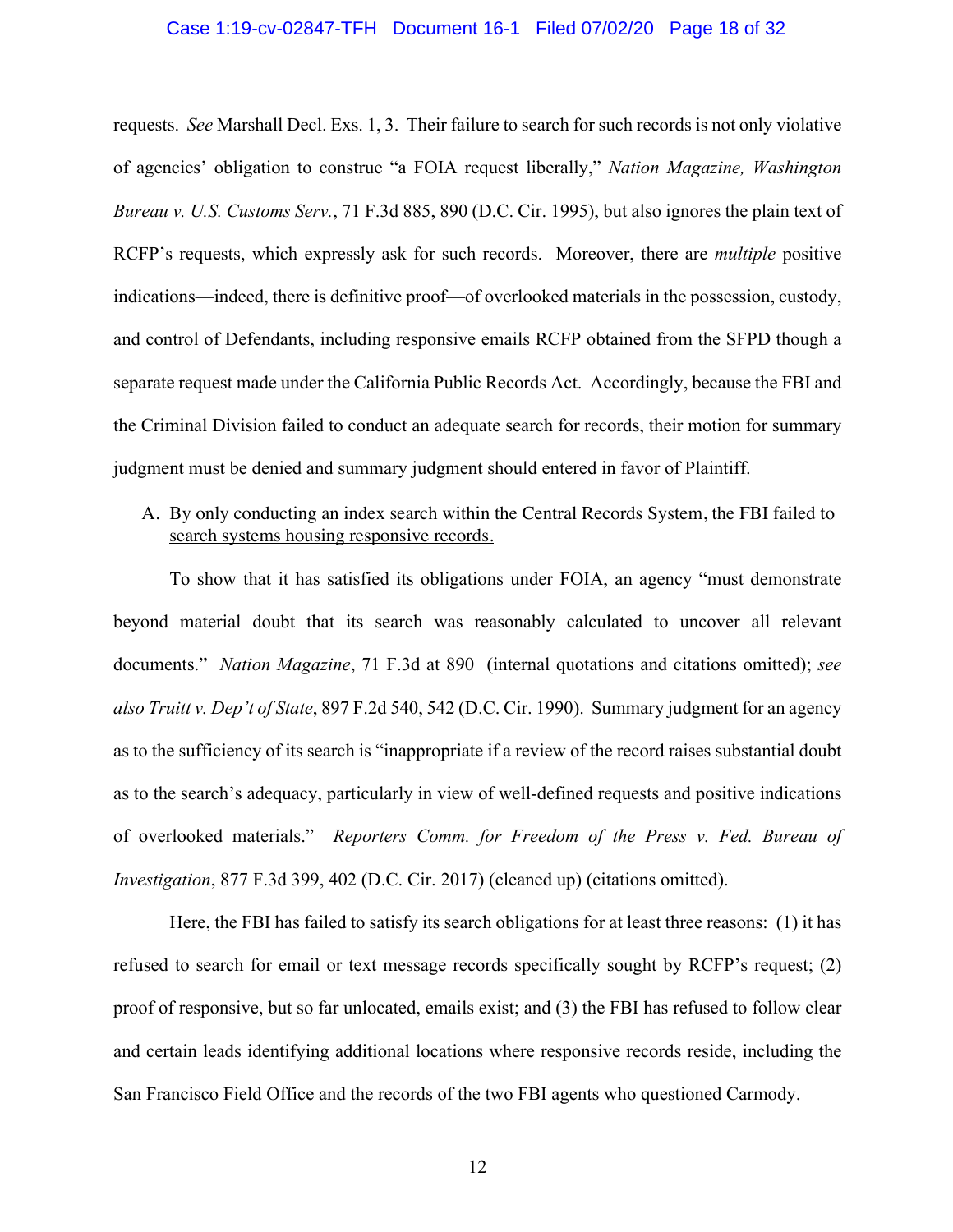## Case 1:19-cv-02847-TFH Document 16-1 Filed 07/02/20 Page 19 of 32

## *i. The FBI unlawfully refused to conduct a search for email and text messages.*

Item two of RCFP's request to the FBI expressly asks for "email correspondence, text messages, and other electronic messages, that include the term 'Carmody'" and certain specified keywords. Marshall Decl. Ex. 3. Likewise, item three of the request asks for "[a]ll communications, including email correspondence, text messages, and other electronic messages between any individual" at the FBI and specified California agencies that mention Carmody. *Id*. Notwithstanding RCFP's express request for email and other electronic communications, the FBI has not conducted a search for these records. Pl.'s SMF ¶ 91. The FBI's failure to undertake a search for records specifically requested by RCFP violates its obligations under FOIA. *See* 5 U.S.C.  $\S$  552(a)(3)(A). An agency is "bound to read [a FOIA request] as drafted [and] not as agency officials . . . might wish it was drafted[.]" *Nat'l Sec. Counselors v. CIA*, 960 F. Supp. 2d 101, 183 (D.D.C. 2013) (internal quotations and citations omitted); *accord Conservation Force v. Ashe*, 979 F. Supp. 2d 90, 101 (D.D.C. 2013) (explaining that when an agency disregarded the precise language of the request at issue, the agency's "reading of Plaintiff's FOIA request renders portions of the request mere surplusage—a result that is anathema to established principles of reasoned interpretation").

The FBI attempts to justify its refusal to search for emails and text messages by claiming that if such communications existed they would have been "placed in the CRS for recordkeeping." Seidel Decl. ¶ 26. But the FBI's Records Management Policy Guide (the "FBI's Records Guide"), which Defendants cite as support for that proposition, makes no mention, whatsoever, of text messages or storing them in the CRS. *See* Marshall Decl. Ex. 9*.* Moreover, the FBI's Records Guide makes clear that its personnel are not required to transfer all emails to the CRS (referencing emails it characterizes as "transitory" or "nonrecord"). *See id.* at 24–25. Indeed, in the past, RCFP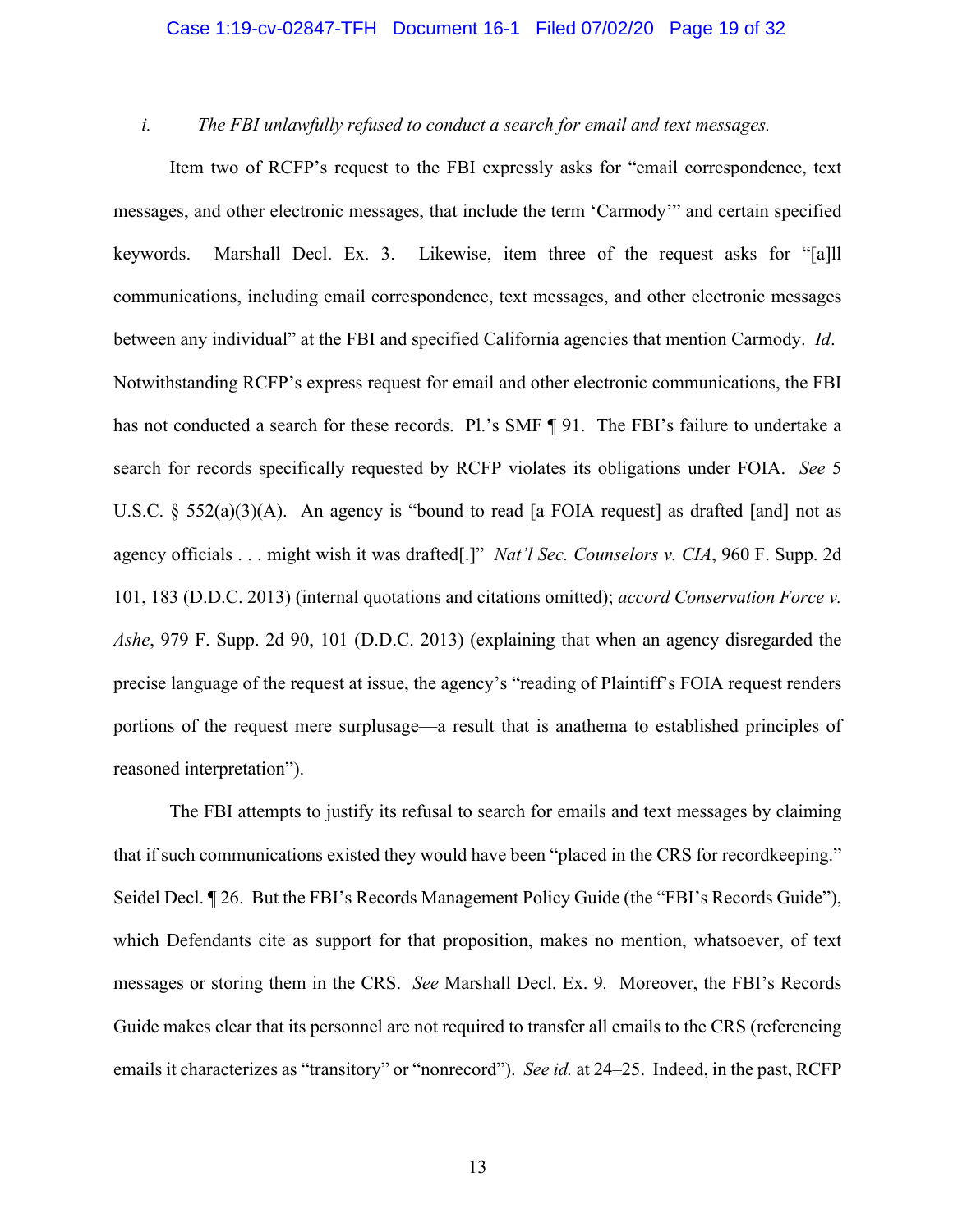## Case 1:19-cv-02847-TFH Document 16-1 Filed 07/02/20 Page 20 of 32

has obtained emails sent from former FBI Director James Comey to senior FBI officials that were classified as "transitory," even though they concerned a matter of fundamental importance: the FBI's public justification for impersonating a member of the news media. *See* Marshall Decl. Ex. 13; *see also Reporters Comm.*, 877 F.3d 399. In short, the record is clear that the CRS does not house all FBI emails or text messages.

Further, an index search of the CRS—which is all the FBI did here, Pl.'s SMF ¶ 85—is not a reasonable method to locate records responsive to RCFP's request. Even if the CRS housed all FBI emails (which it does not), a CRS index search, by definition, does not search the full text of records within it. According to Defendants, because "the CRS is where the FBI indexes information about individuals," Defs.' Mem. at 7, and "[b]ecause Plaintiff's request sought information about an individual," *id.*, the FBI assumes that an index search of the CRS is sufficient. To the contrary, however, RCFP's request does not simply ask for records "about an individual." Items 2 and 3 of the request seek specific "email correspondence, text messages, and other electronic messages" between FBI personnel and California law enforcement entities that contain certain keywords. Pl.'s SMF ¶ 79. An index search of the CRS does not search the text of records within CRS—it *only* searches pre-populated terms that FBI officials choose—and accordingly the emails requested by RCFP could not be located in that fashion. *See* Seidel Decl. ¶¶ 14–15, 23–24. The FBI's search methodology was, simply put, designed to fail: a search of prepopulated index terms is not and cannot be reasonable when RCFP asked for records containing one or more words, or sent between the FBI and another entity.

There is no dispute that the FBI maintains both classified and unclassified email systems. Pl.'s SMF ¶ 92. The FBI is, accordingly, required to search those systems for responsive email records. *See Oglesby*, 920 F.2d 57, 68 (D.C. Cir. 1990) (stating that an agency must use "methods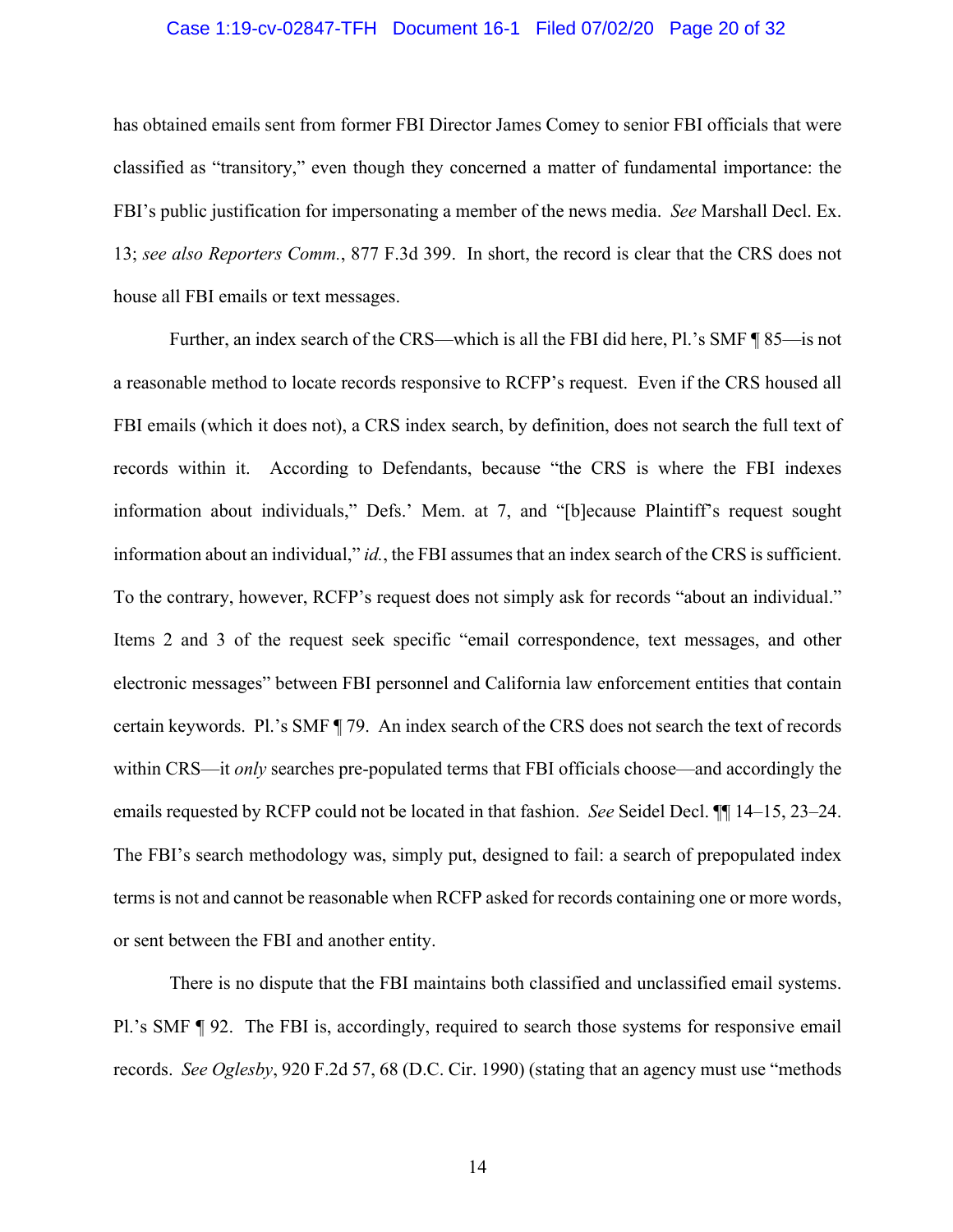## Case 1:19-cv-02847-TFH Document 16-1 Filed 07/02/20 Page 21 of 32

which can be reasonably expected to produce the information requested"). The FBI's claim that "an electronic search of emails/texts was not reasonable without a clear and certain lead from Plaintiff," Seidel Decl. ¶ 26, is belied by the record. RCFP's request *specifically asks* for "email correspondence, text messages, and other electronic messages," Pl.'s SMF ¶ 79; the plain text of RCFP's request could not be a more "clear and certain" about what it seeks.

In sum, the FBI's sole reliance on an index search of the CRS does not satisfy its search obligations under FOIA with respect to items 2 and 3 of RCFP's request. *See Jett v. Fed. Bureau of Investigation*, 139 F. Supp. 3d 352, 368 (D.D.C. 2015) ("[W]hen [a] request sought information that plainly was not contained within CRS . . . the FBI could not put its head in the sand and ignore an obvious source for the requested material."). As in other cases where courts have rejected such an effort, in "search[ing] *only* the CRS database," the FBI "failed to carry its burden to 'show that it made a good faith effort to conduct a search for the requested records, using methods which can be reasonably expected to produce the information requested.'" *Id.* (quoting *Oglesby*, 920 F.2d at 68).

#### *ii. There is positive proof of responsive emails for which the FBI has refused to search.*

Summary judgment for an agency "must be denied 'if a review of the record raises substantial doubt about the search's adequacy, particularly in view of well defined requests and positive indications of overlooked materials." *DiBacco v. Dep't of the Army*, 926 F.3d 827, 832 (D.C. Cir. 2019) (internal citation omitted); *Reporters Comm.*, 877 F.3d at 402. Here, there are not just "positive indications of overlooked materials," but definitive proof that they exist.

In March 2020, RCFP submitted a public records request to the SFPD pursuant to the California Public Records Act. Pl.'s SMF ¶ 96; *see also* Marshall Decl. Ex. 5. That request sought email records maintained by the SFPD that mention both "Carmody" and "FBI" that were sent or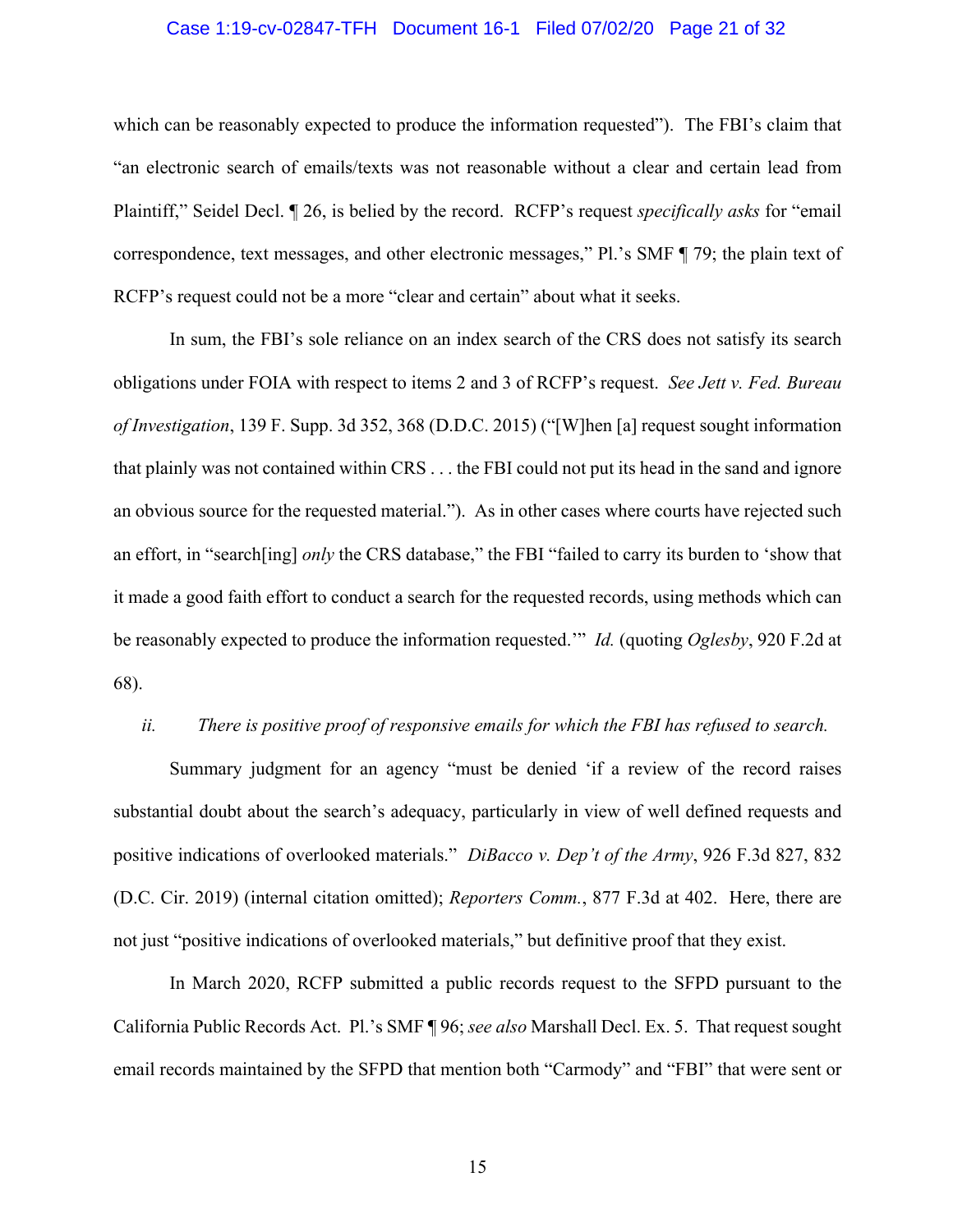## Case 1:19-cv-02847-TFH Document 16-1 Filed 07/02/20 Page 22 of 32

received between May 11, 2019 and December 31, 2019. *Id*. In response, the SFPD released records that consist of, among other things, emails between the FBI and the SFPD concerning Carmody. *See* Marshall Decl. Exs. 6–7. These records are plainly responsive to RCFP's request to the FBI, but were not located by that agency because it refused to search for emails.

One record produced to RCFP by the SFPD consists of an email chain between Lieutenant Pilar E. Torres of the SFPD and Special Agent Michael Eldridge of the FBI San Francisco Field Office, and spans from the night before the raid of Carmody's home to the following evening. *See*  Marshall Decl. Ex. 6*.* Special Agent Eldridge apologizes to Lieutenant Torres for not being "able to get a better result"—presumably in his attempts to question Carmody—and thanks her for "letting [him] take a shot." *Id*. Another email chain in which Carmody is explicitly named appears to discuss what should be done with forensic images of materials seized during the raid of his home. Marshall Decl. Ex. 7*.* Two FBI employees—Sherman Kwok and Penni Price—are included in the email chain. *Id.* These emails are proof that the FBI has emails responsive to RCFP's request. Pl.'s SMF ¶¶ 101, 106; Marshall Decl. Exs. 6–7.

Because RCFP has provided "evidence to raise substantial doubt concerning the adequacy of [the FBI's] search" in the form of "positive indications of overlooked materials," *Iturralde v. Comptroller of Currency*, 315 F.3d 311, 314 (D.C. Cir. 2003) (citations omitted), the FBI is not entitled to summary judgment.

# *iii. The FBI unlawfully failed to search the San Francisco Field Office and the records of the FBI agents who questioned Carmody.*

It is well-settled that if an agency has reason to know that certain locations may house responsive documents, it is obligated under FOIA to search them. *See, e.g.*, *Campbell*, 164 F.3d at 28; *Krikorian v. Dep't of State*, 984 F.2d 461, 468 (D.C. Cir. 1982); *Oglesby*, 79 F.3d at 1185. When "the record contains leads that are both clear and certain" an agency cannot fail to pursue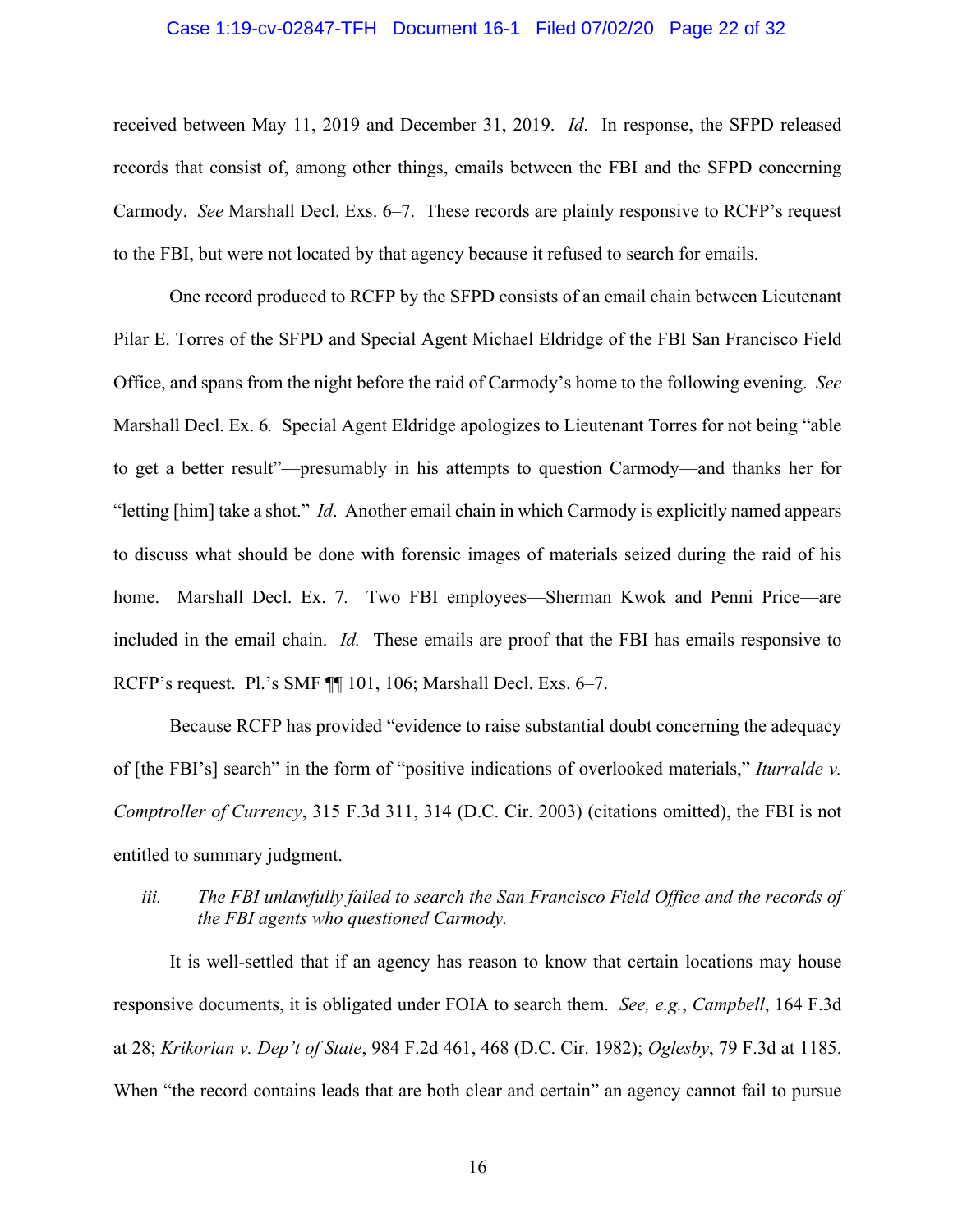## Case 1:19-cv-02847-TFH Document 16-1 Filed 07/02/20 Page 23 of 32

them. *Reporters Comm.*, 877 F.3d at 406 (cleaned up) (citation omitted); *see also Kowalczyk v. Dep't of Justice*, 73 F.3d 386, 389 (D.C. Cir. 1996) (stating that the agency must pursue "a lead it cannot in good faith ignore, *i.e.*, a lead that is both clear and certain").

Here, the FBI failed to follow "clear and certain" leads in failing to search its San Francisco Field Office and the records of the two Special Agents who questioned Carmody. RCFP's request to the FBI specifically requested that the agency search records located within the FBI's San Francisco Field Office. Pl.'s SMF ¶ 78. That request was based upon what was known at the time—that two FBI agents questioned Carmody in San Francisco. *See, e.g.*, Compl. ¶¶ 18–19. Since then, the FBI has released a record to RCFP confirming that two of its agents interviewed Carmody in San Francisco, *see* Marshall Decl. Ex. 4, and RCFP has obtained emails from the SFPD identifying one of those agents as being from the San Francisco Field Office, *see* Marshall Decl. Ex. 6. Yet, despite all this, the FBI neither searched the San Francisco Field Office nor the files of the two FBI agents who questioned Carmody, Pl.'s SMF ¶¶ 94–95; *see also* Seidel Decl. at 11–12. Just like the FBI Director's Office in *Reporters Committee*, here, "[t]he record unmistakably establishes" that the San Francisco Field Office "was intimately involved in" the subject of RCFP's request. 877 F.3d at 407. And the "FBI's declarations do not explain how the individuals in the [] Field Office . . . would not have responsive records in their e-mail accounts." *Prop. of the People, Inc. v. Dep't of Justice*, 405 F. Supp. 3d 99, 122 (D.D.C. 2019). Indeed, the undisputed evidence shows responsive records exist in the FBI email accounts of Michael Eldridge, who appears to be one of the two FBI agents who questioned Carmody. Pl.'s SMF ¶¶ 98–99.

In light of the FBI's failure to follow clear and certain leads pointing to these additional locations were responsive records are not merely likely—but guaranteed—to be found, summary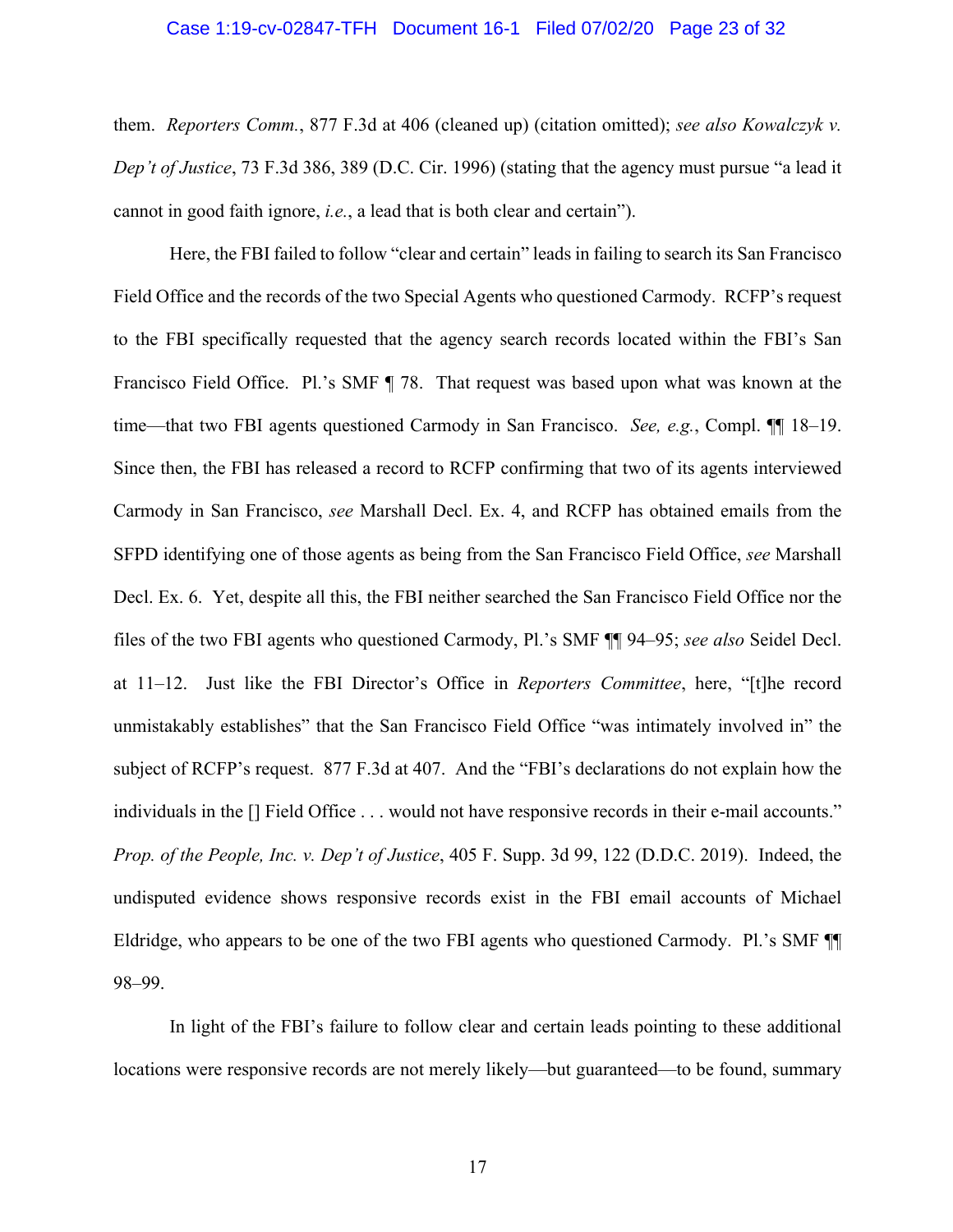## Case 1:19-cv-02847-TFH Document 16-1 Filed 07/02/20 Page 24 of 32

judgment for the FBI as to the adequacy of its search is improper. Summary judgment as to the adequacy of the FBI's search should be entered in favor of RCFP.

## B. The Criminal Division unlawfully failed to search for responsive emails, text messages, and other electronic communications.

Like RCFP's request to the FBI, its request to the Criminal Division specifically asked for emails, text messages, and other electronic communications. Pl.'s SMF ¶ 79. Notwithstanding its unambiguous request for such records, *see id.*, the Criminal Division's declarant affirms that the "FOIA/PA Unit did *not* undertake a search of emails, text messages, or other electronic messaging services" in conducting its search for records responsive to Plaintiff's request. Jones Decl.  $\P$  14 (emphasis added). The Criminal Division's refusal to search for such records is a clear violation of FOIA. *See* 5 U.S.C. § 552(a)(3)(A) (requiring agencies to make any "reasonably described" records "promptly available" upon request).

The Criminal Division's purported explanation for refusing to search for email and other electronic communications is that requests made pursuant to the News Media Policy for authorization to question members of the news media are tracked in a database called the Front Office Tracking System ("FOTS"), and that no records bearing Carmody's name were located within FOTS. *See* Jones Decl. ¶ 13–15. But it *does not follow* that simply because the News Media Policy was not heeded with respect to Carmody's questioning by two FBI agents that the Criminal Division does not possess records responsive to RCFP's request.

RCFP is asking for communications within DOJ or between DOJ and California law enforcement entities, including as to whether they considered the various legal safeguards applicable to members of the news media before questioning Carmody, including the Privacy Protection Act, California's shield law (Cal. Const. art. I, § 2, Cal. Evid. Code § 1070, Cal. Penal Code  $\S$  1524(g)), and the News Media Policy, itself. It is entirely possible, for example, that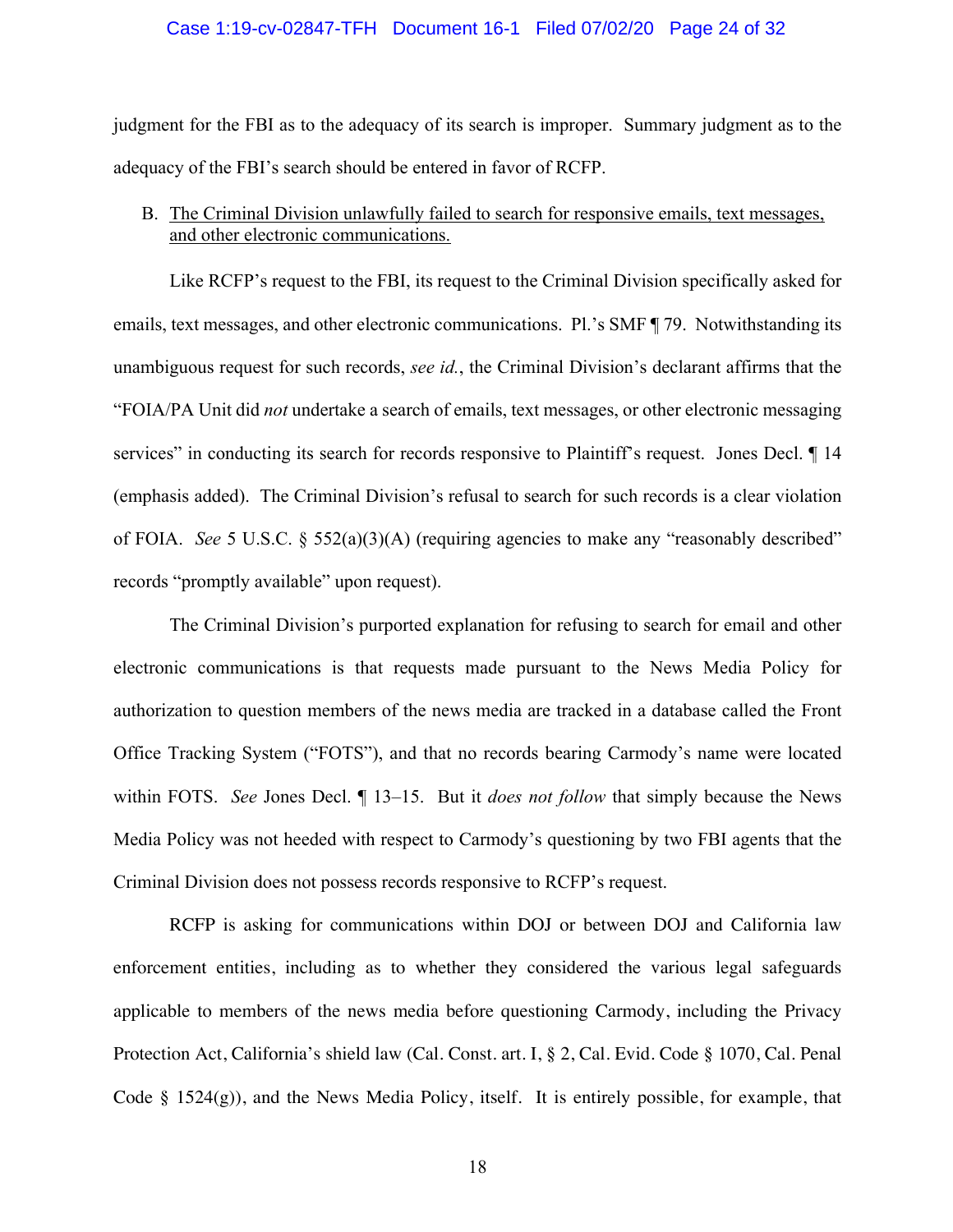## Case 1:19-cv-02847-TFH Document 16-1 Filed 07/02/20 Page 25 of 32

responsive records exist discussing *whether* to abide by the News Media Policy. Section 9-13.400 of the USAM states that in the event there is a question as to whether an individual is a member of the news media for purposes of the News Media Policy, "members of the [DOJ] must consult with the PSEU before employing the use of a covered law enforcement tool. Members of the [DOJ] must also consult with the PSEU regarding whether the conduct at issue of the affected member of the news media constitutes or relates to 'newsgathering activities.'" Marshall Decl. Ex. 11. Thus, that there is no record pertaining to Carmody in FOTS has no bearing on whether responsive emails or other electronic communications exist elsewhere.

In refusing to search for records in response to half of RCFP's request, the Criminal Division has failed to conduct an adequate search for records as required by FOIA. 5 U.S.C. § 552(a)(3)(A); *Nat'l Sec. Counselors*, 960 F. Supp. 2d at 183; *Conservation Force*, 979 F. Supp. 2d at 101. Summary judgment for the Criminal Division is thus improper and summary judgment should be entered for Plaintiff as to the sufficiency of the Criminal Division's search.

# **II. The EOUSA has failed to establish that it conducted an adequate search for records.**

D.C. Circuit precedent makes clear that a declaration containing "no information about the search strategies of the [agency] components charged with responding to [a] FOIA request" and providing no "indication of what each [component's] search specifically yielded" is inadequate to carry an agency's summary judgment burden. *Morley v. CIA*, 508 F.3d 1108, 1122 (D.C. Cir. 2007); *see also, e.g.*, *Aguiar v. Drug Enforcement Admin.*, 865 F.3d 730, 738–39 (D.C. Cir. 2017) (explaining that an affidavit identifying the offices "tasked with conducting a search" of specific files but not detailing "how [the offices] searched within those files" is insufficient to support summary judgment). An agency is precluded from prevailing at summary judgment if it does not disclose the search terms used, the type of search performed, and avers that all files likely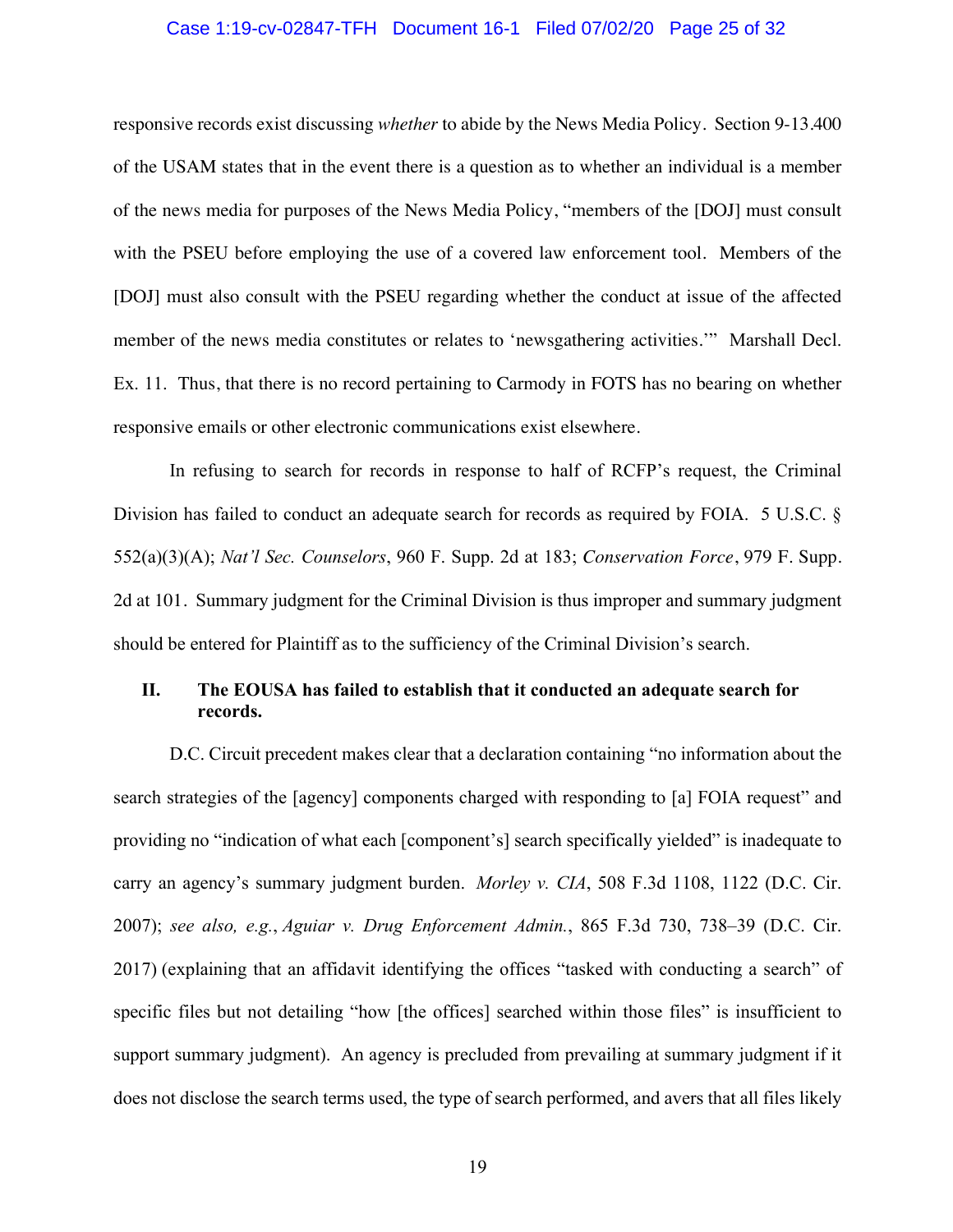## Case 1:19-cv-02847-TFH Document 16-1 Filed 07/02/20 Page 26 of 32

to contain responsive materials were searched. *Oglesby*, 920 F.2d at 68; *see also Reporters Comm.*, 877 F.3d at 403 (agency must disclose search terms and type of search performed); *DeBrew v. Atwood*, 792 F.3d 118, 121–22 (D.C. Cir. 2015) (stating that an affidavit which identifies employees tasked with conducting a search, explaining why those employees were chosen, and detailing search results is insufficient "because it [did] not disclose the search terms used by the [agency] and the type of search performed").

Here, RCFP's request to the EOUSA sought, in part, "communications, including email correspondence, text messages, and other electronic messages" between individuals at the USAO/NDCA and certain specified California officials that mention Carmody. Pl.'s SMF ¶ 79. In response, the EOUSA states that its employee, Patricia A. Mahoney, "sent an email to all attorneys within the Criminal Division of the United States Attorney's Office for the Northern District of California ("USAO/NDCA"), requesting that they search their emails, correspondence, text messages, and other electronic messages for responsive documents" and "notify her if any responsive records were located." Defs.' Mem. at 11; *see also* Decl. of Patricia A. Mahoney ("Mahoney Decl."), ECF No. 15-5, ¶ 12. Ms. Mahoney avers that she has "received no responses." *Id*. In addition, the EOUSA conferred with two current attorneys and one former attorney from the USAO/NDCA who "could possibly have had responsive records," but states that those searches yielded "no responsive records." *Id*. ¶ 13.

The EOUSA's submissions are deficient for two reasons. First, nowhere does the EOUSA set forth the search terms used for any of its searches for emails, text messages, or other communications. Pl.'s SMF ¶¶ 124, 126; *see* also Mahoney Decl. For that reason alone, summary judgment in the EOUSA's favor is precluded. *See Oglesby*, 920 F.2d at 68; *Reporters Comm.*, 877 F.3d at 403; *DeBrew*, 792 F.3d at 121–22.

20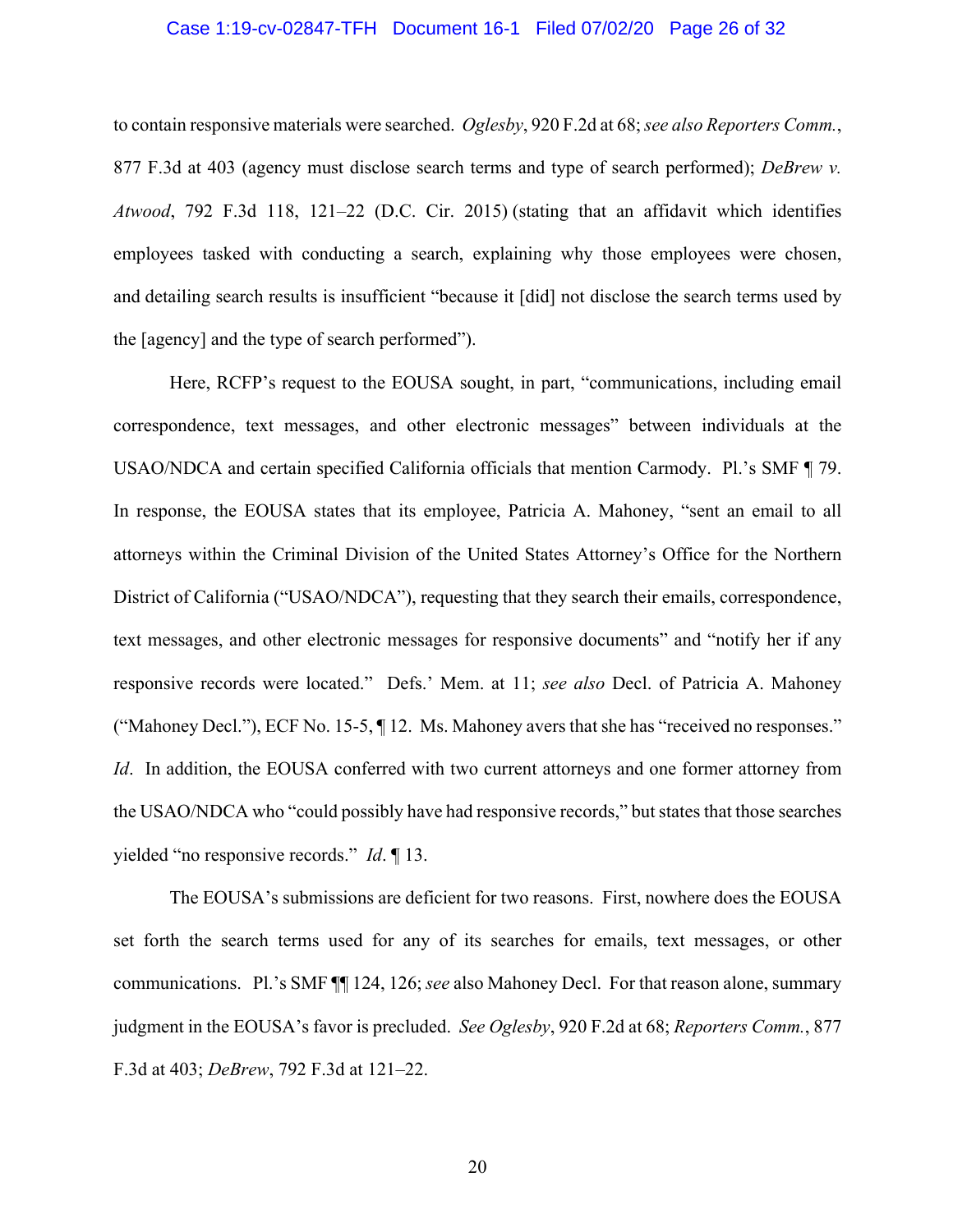## Case 1:19-cv-02847-TFH Document 16-1 Filed 07/02/20 Page 27 of 32

Second, the EOUSA does not aver that the searches Ms. Mahoney asked attorneys in the USAO/NDCA to conduct ever occurred, let alone what the results of those searches were. Pl.'s SMF ¶ 123; *see also* Mahoney Decl. Simply identifying who was responsible for conducting a search without providing "the terms searched," "how the search was conducted," or what each "search specifically yielded" is insufficient and cannot support summary judgment for the EOUSA. *Morley*, 508 F.3d at 1122; *see also Aguiar*, 865 F.3d at 738 (merely averring an office "was tasked with conducting a search" does not satisfy agency's burden on summary judgment). Accordingly, the EOUSA's motion for summary judgment must be denied.

# **III. The FBI is unlawfully withholding the names of the two FBI agents who questioned Carmody.**

The FBI has redacted the names of two special agents from the single record it has produced in this matter, citing FOIA Exemptions 6 and 7(C). Exemption 6 applies to "personnel and medical files and similar files when the disclosure of such information would constitute a clearly unwarranted invasion of personal privacy." 5 U.S.C. § 552(b)(6). Exemption 7(C) exempts from disclosure "records or information compiled for law enforcement" to the extent that their disclosure "could reasonably be expected to constitute an unwarranted invasion of personal privacy." *Id.* § 552(b)(7)(C). In addition to demonstrating that these exemptions apply, following Congress's 2016 amendments to FOIA, the agency must also demonstrate that it "reasonably foresees that disclosure would harm an interest protected by" the cited exemptions or that disclosure is prohibited by law. 5 U.S.C.  $\S$  552(a)(8)(A)(i).

With respect to Exemption 6, the D.C. Circuit has made clear that there is a "presumption" in favor of disclosure [that] is as strong as can be found anywhere in the Act." *Multi Ag Media LLC v. USDA*, 515 F.3d 1224, 1227 (D.C. Cir. 2008) (citation and internal quotation marks omitted). As to personnel information in particular, given the "presumption of openness inherent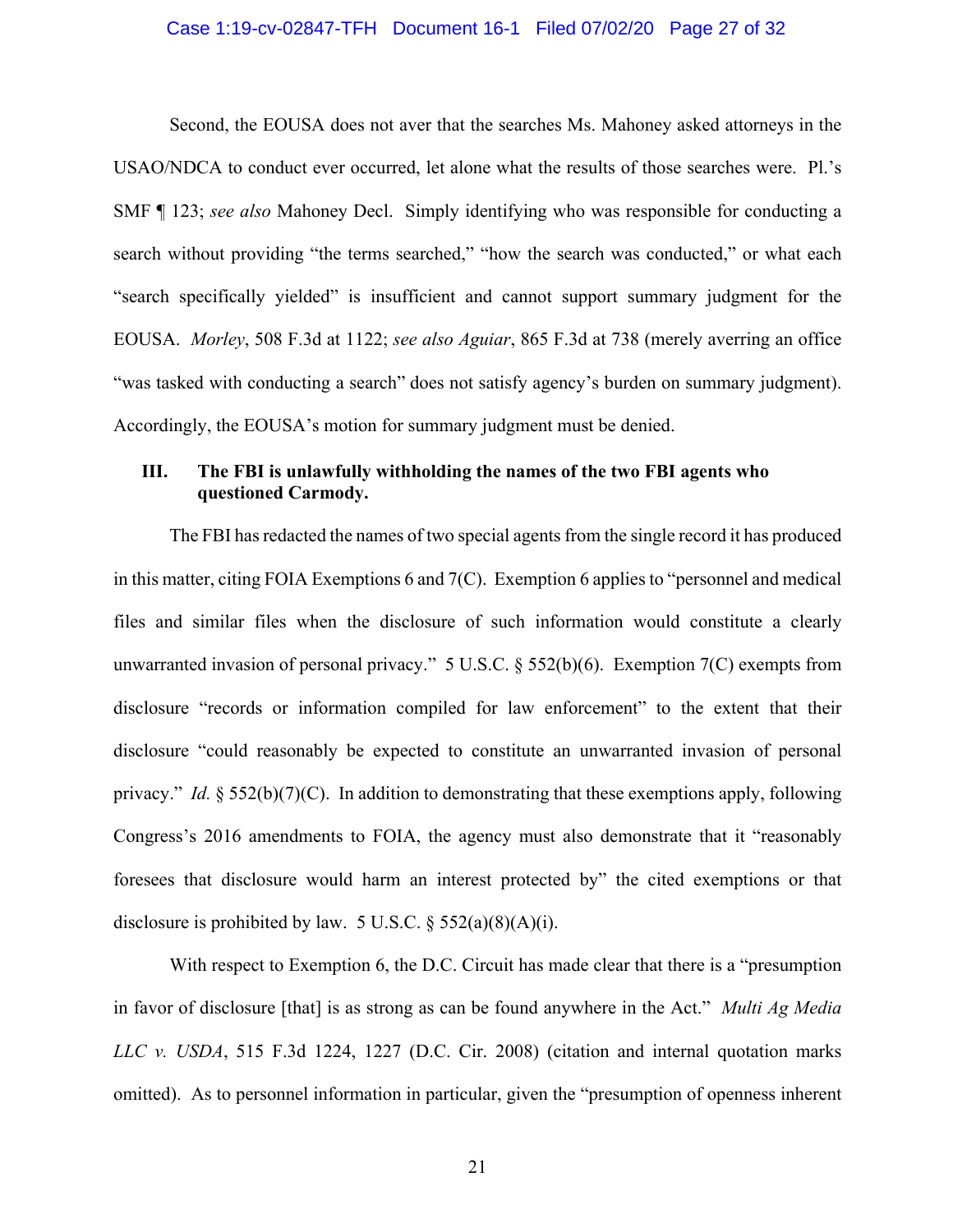## Case 1:19-cv-02847-TFH Document 16-1 Filed 07/02/20 Page 28 of 32

in FOIA," *Campbell*, 164 F.3d at 33, Exemption 6 permits withholding *only* if "disclosure would compromise a substantial, as opposed to a *de minimus*, privacy interest." *Nat'l Ass'n of Retired Fed. Employees v. Horner*, 879 F.2d 873, 874 (D.C. Cir. 1989). In determining what constitutes a "substantial" privacy interest, the Court must "balance the individual's right of privacy against the basic policy of opening agency action to the light of public scrutiny." *Nat'l Ass'n of Home Builders v. Norton*, 309 F.3d 26, 31–32 (D.C. Cir. 2002) (citation omitted).

Similarly, under Exemption 7(C), "a court must balance the public interest in disclosure against the interest Congress intended the Exemption to protect." *Dep't of Justice v. Reporters Comm. for Freedom of Press*, 489 U.S. 749, 776 (1989). 19 Where an agency invokes both Exemptions 7(C) and 6 to withhold information, a court may decline to analyze the Exemption 6 claim since the balancing under Exemption 7(C) is more protective of privacy interests than under Exemption 6. *See, e.g.*, *Nat'l Archives & Records Admin. v. Favish*, 541 U.S. 157, 165 (2004). The relevant inquiry, therefore, is whether any privacy interests proffered by the agency outweigh the public interest in disclosure. *See Dep't of Justice v. Reporters Comm.*, 489 U.S. at 776.

Here, the FBI's invocation of Exemptions 6 and  $7(C)$  to withhold the names of the special agents who questioned Carmody is improper. With respect to the purported privacy interests at stake, the Seidel Declaration proffers only boilerplate claims that "prejudice" or "hostility" "could" result from disclosure of the names of the agents. Seidel Decl. ¶ 40. These claims are quintessentially speculative in nature. *See United Am. Fin., Inc. v. Potter*, 667 F. Supp. 2d 49, 64

 $19$  The language of the balancing test applicable under Exemption 6 differs from that for Exemption 7(C) in that the latter omits the word "clearly" from the required showing; Plaintiff nevertheless addresses both exemptions together because the FBI asserts the two exemptions in tandem and because the D.C. Circuit "has deemed the privacy inquiry of Exemptions 6 and 7(C) to be essentially the same." *Judicial Watch, Inc. v. Dep't of Justice*, 365 F.3d 1108, 1125 (D.C. Cir. 2004).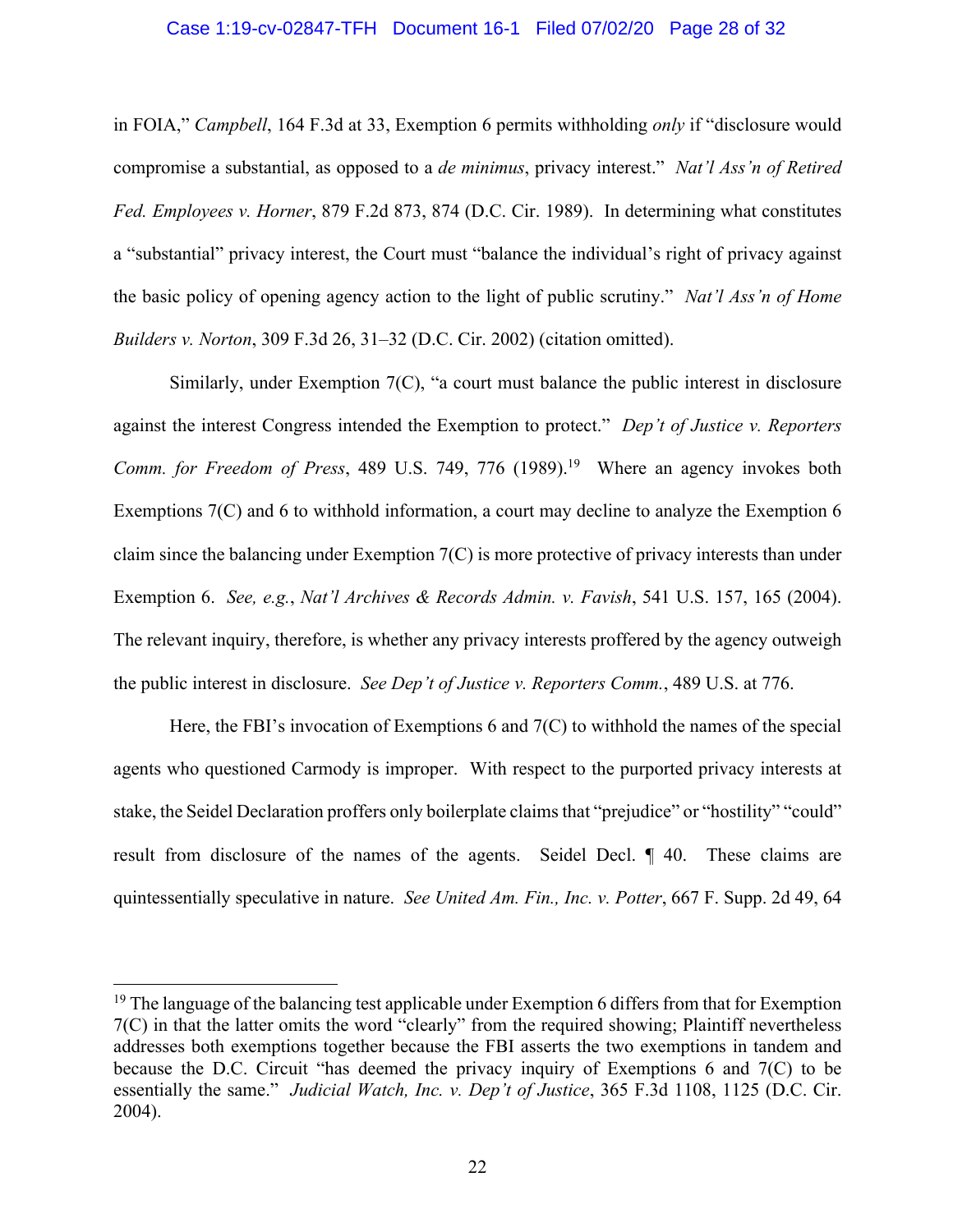## Case 1:19-cv-02847-TFH Document 16-1 Filed 07/02/20 Page 29 of 32

(D.D.C. 2009) ("While the [agency] raises legitimate concerns, it 'offers no explanation whatsoever as to why *this* case presents one of those identified circumstances' of a risk of harassment or animosity[.]"). And in light of the 2016 foreseeable harm standard, 5 U.S.C. § 552(a)(8), purely speculative averments of potential harm are wholly inadequate to support withholding of information under Exemptions 6 and 7(C). *See id.* (stating that an agency shall "withhold information under this section *only*" if the agency "reasonably foresees that disclosure would harm an interest protected by" the exemption) (emphasis added); *see also Ctr. for Investigative Reporting v. Customs & Border Prot*., No. CV 18-2901 (BAH), -- F.Supp.3d --, 2019 WL 7372663, at \*9 (D.D.C. Dec. 31, 2019) (stating that "the defendants' claims of foreseeable harm consist of 'general explanations' and 'boiler plate language,' that do not satisfy the foreseeable-harm requirement") (citation omitted).

Further, the identity of one of the special agents who questioned Carmody is already known. Pl.'s SMF ¶ 98; Marshall Decl. Ex. 6 (emails identifying Special Agent Michael Eldridge as one of the agents who questioned Carmody). Eldridge has been publicly identified as an FBI special agent since at least 2014, following his submission of a search warrant affidavit that was widely reported on. Marshall Decl. Ex. 14. In light of this public information, the FBI has not identified—nor could it—how the release of his name implicates any privacy interest or how disclosing it would harm that interest. *Cf.* 5 U.S.C. § 552(b)(6); *id.* § 552(b)(7)(C); *id.* §  $552(a)(8)(A)(i)$ . "One can have no privacy interest in information that is already in the public domain, especially when the person asserting his privacy is himself responsible for placing that information into the public domain." *Citizens for Responsibility & Ethics in Washington v. Dep't of Justice*, 840 F. Supp. 2d 226, 233 (D.D.C. 2012).

Even assuming, *arguendo*, that there is *any* privacy interest in the names of these agents, it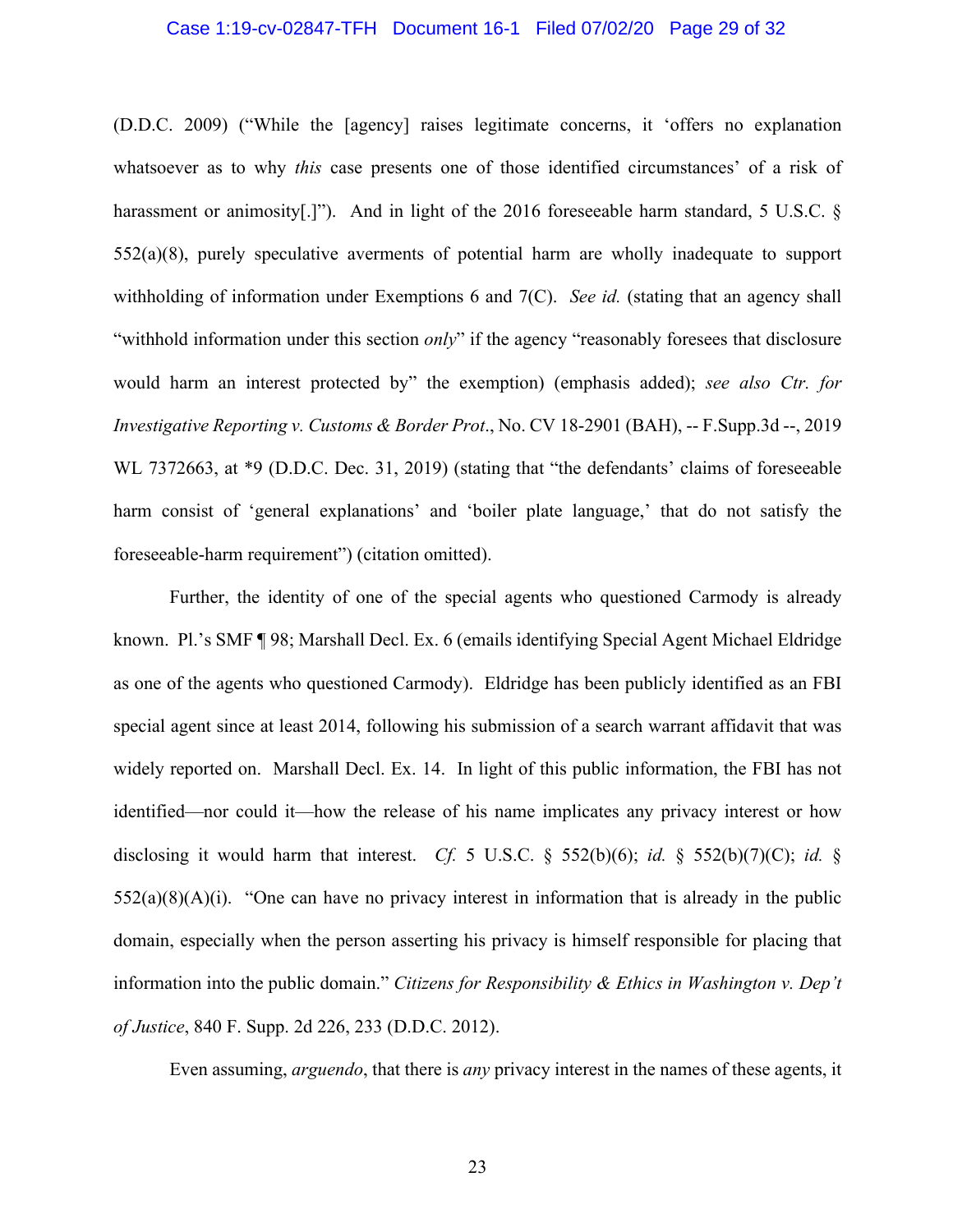## Case 1:19-cv-02847-TFH Document 16-1 Filed 07/02/20 Page 30 of 32

is easily overcome by the strong public interest in knowing who was involved in the questioning of a journalist in violation of the DOJ's News Media Policy. Indeed, by conducting unauthorized questioning of Carmody, the FBI participated in the SFPD-led raid that was deemed *illegal* on the grounds that it violated California law. When Congress enacted FOIA, its "attention . . . was primarily focused on the efforts of officials to prevent release of information in order to hide mistakes or irregularities committed by the agency." *GTE Sylvania v. Consumers Union*, 445 U.S. 375, 385 (1980) (citation omitted). Defendants have made clear the News Media Policy was not followed before FBI agents questioned Carmody; as Defendants openly admit in their memorandum, if the PSEU "had received a consultation or authorization request to the News Media Policy, it would have been entered into the FOTS database." Defs.' Mem. at 6. No consultation or authorization request was located. *Id.* That admission is more than sufficient to warrant "belief by a reasonable person that  $\Box$  Government impropriety might have occurred." *Favish*, 541 U.S. at 174. 20

The interest to be advanced here is significant: as the Supreme Court has noted, "matters of substantive law enforcement policy . . . are properly the subject of public concern." *Dep't of Justice v. Reporters Comm.*, 489 U.S. at 766 n.18; *see also Citizens for Responsibility & Ethics in Washington v. Dep't of Justice*, 746 F.3d 1082, 1093 (D.C. Cir. 2014) (stating same). The News Media Policy was instituted in 1970 by Attorney General John Mitchell in response to press and public outrage over the growing number of federal subpoenas seeking to compel journalists to

<sup>20</sup> The *Favish* standard only applies if, *inter alia*, there is a privacy interest protected by Exemption 7(C). *See* 541 U.S. at 174. As set forth above, there is no privacy interest in the FBI agents' names at issue in this matter. Nonetheless, even assuming there were, the *Favish* standard is satisfied.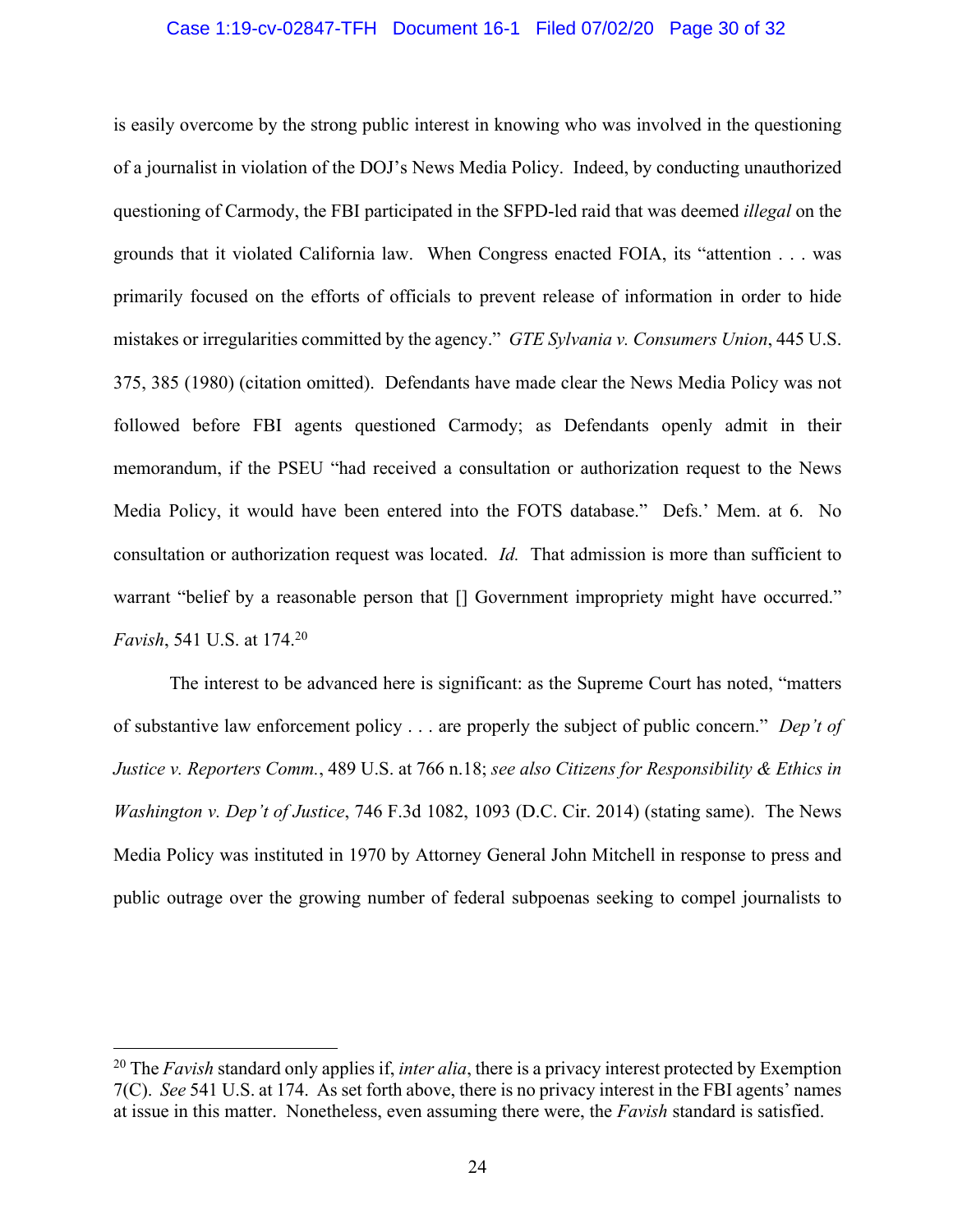## Case 1:19-cv-02847-TFH Document 16-1 Filed 07/02/20 Page 31 of 32

reveal confidential news sources.<sup>21</sup> Strengthened in 2014 and 2015, the News Media Policy, is "the primary restraint on the executive branch from encroaching on press freedom."<sup>22</sup> As DOJ itself has stated, it views seeking information from members of the news media "as an extraordinary measure[,]" and it is its policy to do so "only as a last resort, after all reasonable alternative investigative steps have been taken, and when the information sought is essential to a successful investigation or prosecution." Department of Justice, *Report on Review of News Media Policies* (Jul. 12, 2013), https://perma.cc/J6LH-6H66. Adherence to the News Media Policy is so important that DOJ issues yearly reports on its implementation, which the Reporters Committee reviews and analyzes for dissemination to the public.23 Access to the name of the other FBI agent who questioned Carmody along with Eldridge will allow RCFP and other members of the public to inquire further as to why these agents did not follow the Department's guidelines and whether any subsequent action was taken. *Cf.* 28 C.F.R. § 50.10(i) ("Failure to obtain the prior approval of the Attorney General, as required by this policy, may constitute grounds for an administrative reprimand or other appropriate disciplinary action."). The public interest in this information outweighs any privacy interest these two agents may have.

Because the FBI has improperly withheld information in the only record it has produced to date, summary judgment for the agency is improper as to those redactions and should be granted in favor of the Reporters Committee.

<sup>21</sup> Linda Moon, Bruce D. Brown, & Gabe Rottman, *New DOJ reports provide detail on use of law enforcement tools against the news media*, Reporters Committee for Freedom of the Press (Nov. 9, 2018), https://perma.cc/C9BG-M7D7.

<sup>22</sup> *Id.*

<sup>23</sup> *Id.*